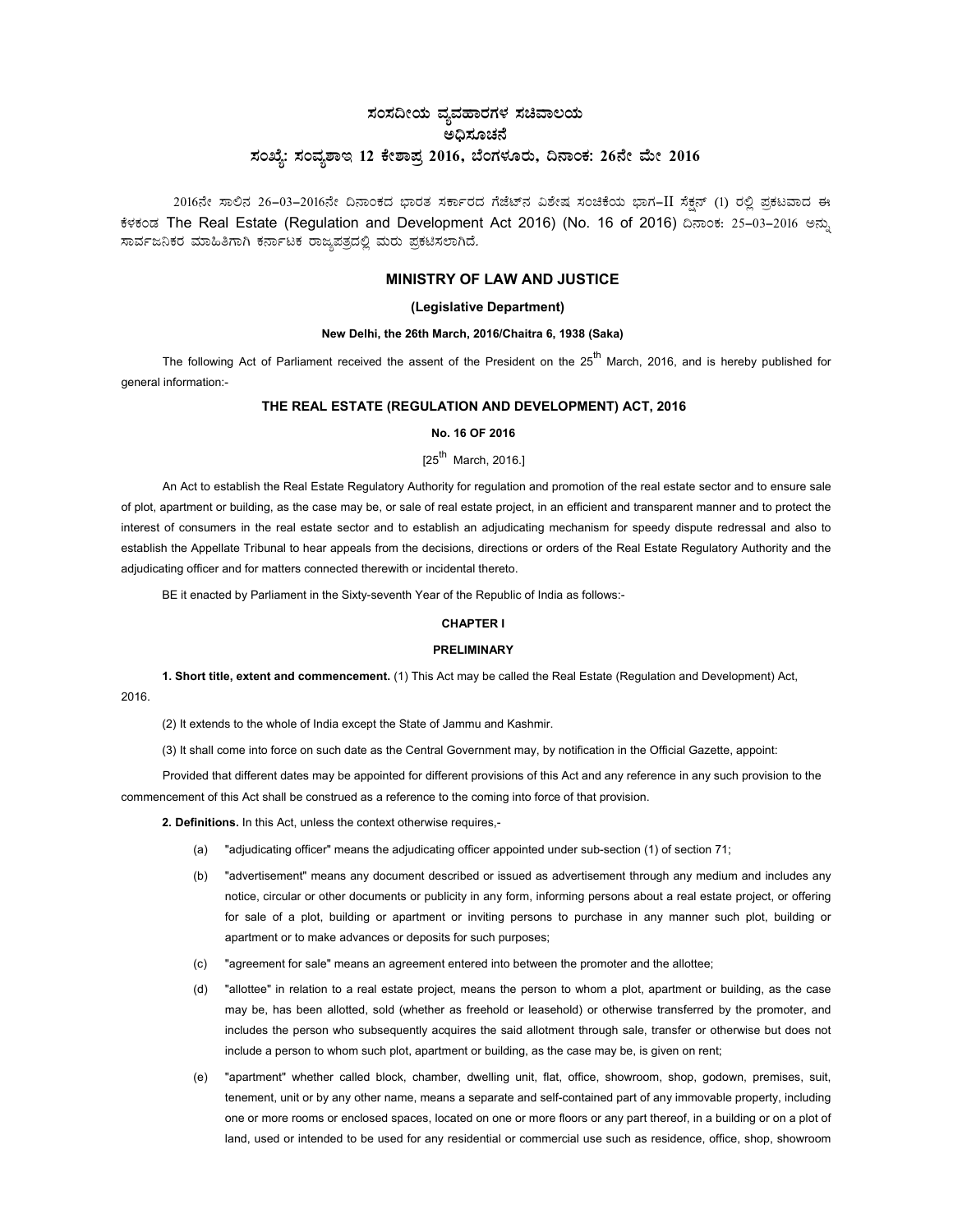or godown or for carrying on any business, occupation, profession or trade, or for any other type of use ancillary to the purpose specified;

- (f) "Appellate Tribunal" means the Real Estate Appellate Tribunal established under section 43;
- (g) "appropriate Government" means in respect of matters relating to,-
	- (i) the Union territory without Legislature, the Central Government; (ii) the Union territory of Puducherry, the Union territory Government;
	- (iii) the Union territory of Delhi, the Central Ministry of Urban Development;
	- (iv) the State, the State Government;
- (h) "architect" means a person registered as an architect under the provisions of the Architects Act, 1972; (20 of 1972)
- (i) "Authority" means the Real Estate Regulatory Authority established under sub-section (1) of section 20;
- (j) "building" includes any structure or erection or part of a structure or erection which is intended to be used for residential, commercial or for the purpose of any business, occupation, profession or trade, or for any other related purposes;
- (k) "carpet area" means the net usable floor area of an apartment, excluding the area covered by the external walls, areas under services shafts, exclusive balcony or verandah area and exclusive open terrace area, but includes the area covered by the internal partition walls of the apartment.

Explanation.- For the purpose of this clause, the expression "exclusive balcony or verandah area" means the area of the balcony or verandah, as the case may be, which is appurtenant to the net usable floor area of an apartment, meant for the exclusive use of the allottee; and "exclusive open terrace area" means the area of open terrace which is appurtenant to the net usable floor area of an apartment, meant for the exclusive use of the allottee;

- (l) "Chairperson" means the Chairperson of the Real Estate Regulatory Authority appointed under section 21;
- (m) "commencement certificate" means the commencement certificate or the building permit or the construction permit, by whatever name called issued by the competent authority to allow or permit the promoter to begin development works on an immovable property, as per the sanctioned plan;
- (n) "common areas" mean-
	- (i) the entire land for the real estate project or where the project is developed in phases and registration under this Act is sought for a phase, the entire land for that phase;
	- (ii) the stair cases, lifts, staircase and lift lobbies, fir escapes, and common entrances and exits of buildings;
	- (iii) the common basements, terraces, parks, play areas, open parking areas and common storage spaces;
	- (iv) the premises for the lodging of persons employed for the management of the property including accommodation for watch and ward staffs or for the lodging of community service personnel;
	- (v) installations of central services such as electricity, gas, water and sanitation, air-conditioning and incinerating, system for water conservation and renewable energy;
	- (vi) the water tanks, sumps, motors, fans, compressors, ducts and all apparatus connected with installations for common use;
	- (vii) all community and commercial facilities as provided in the real estate project;
	- (viii) all other portion of the project necessary or convenient for its maintenance, safety, etc., and in common use;
- (o) "company" means a company incorporated and registered under the Companies Act, 2013 (8 of 2013) and includes,-
	- (i) a corporation established by or under any Central Act or State Act;
	- (ii) a development authority or any public authority established by the Government in this behalf under any law for the time being in force;
- (p) "competent authority" means the local authority or any authority created or established under any law for the time being in force by the appropriate Government which exercises authority over land under its jurisdiction, and has powers to give permission for development of such immovable property;
- (q) "completion certificate" means the completion certificate, or such other certificate, by whatever name called, issued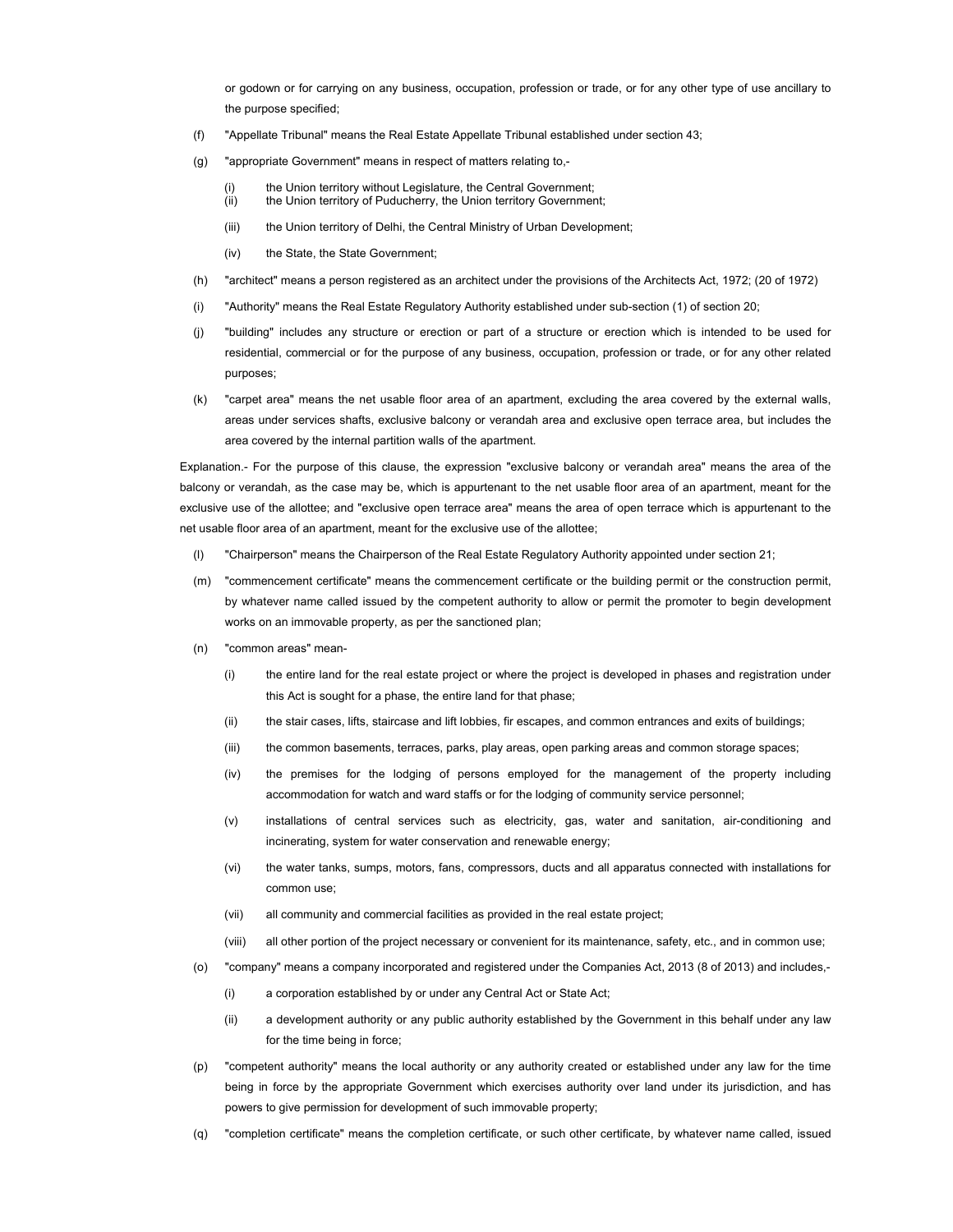by the competent authority certifying that the real estate project has been developed according to the sanctioned plan, layout plan and specifications, as approved by the competent authority under the local laws;

- (r) "day" means the working day, in the concerned State or Union territory, as the case may be, notified by the appropriate Government from time to time;
- (s) "development" with its grammatical variations and cognate expressions, means carrying out the development of immovable property, engineering or other operations in, on, over or under the land or the making of any material change in any immovable property or land and includes re-development;
- (t) "development works" means the external development works and internal development works on immovable property;
- (u) "engineer" means a person who possesses a bachelor's degree or equivalent from an institution recognised by the All India Council of Technical Education or any University or any institution recognised under a law or is registered as an engineer under any law for the time being in force;
- (v) "estimated cost of real estate project" means the total cost involved in developing the real estate project and includes the land cost, taxes, cess, development and other charges;
- (w) "external development works" includes roads and road systems landscaping, water supply, sewearage and drainage systems, electricity suply transformer, sub-station, solid waste management and disposal or any other work which may have to be executed in the periphery of, or outside, a project for its benefit, as may be provided under the local laws;
- (x) "family" includes husband, wife, minor son and unmarried daughter wholly dependent on a person;
- (y) "garage" means a place within a project having a roof and walls on three sides for parking any vehicle, but does not include an unenclosed or uncovered parking space such as open parking areas;
- (z) "immovable property" includes land, buildings, rights of ways, lights or any other benefit arising out of land and things attached to the earth or permanently fastened to anything which is attached to the earth, but not standing timber, standing crops or grass;
- (za) "interest" means the rates of interest payable by the promoter or the allottee, as the case may be.

Explanation.-For the purpose of this clause-

- (i) the rate of interest chargeable from the allottee by the promoter, in case of default, shall be equal to the rate of interest which the promoter shall be liable to pay the allottee, in case of default;
- (ii) the interest payable by the promoter to the allottee shall be from the date the promoter received the amount or any part thereof till the date the amount or part thereof and interest thereon is refunded, and the interest payable by the allottee to the promoter shall be from the date the allottee defaults in payment to the promoter till the date it is paid;
- (zb) "internal development works" means roads, footpaths, water supply, sewers, drains, parks, tree planting, street lighting, provision for community buildings and for treatment and disposal of sewarage and sullage water, solid waste management and disposal, water conservation, energy management, fire protection and fire safety requirements, social infrastructure such as educational health and other public amenities or any other work in aproject for its benefit, as per sanctioned plans;
- (zc) "local authority" means the Municipal Corporation or Municipality or Panchayats or any other Local Body constituted under any law for the time being in force for providing municipal services or basic services, as the case may be, in respect of areas under its jurisdication;
- (zd) "Member" means the member of the Real Estate Regulatory Authority appointed under section 21 and includes the Chairperson;
- (ze) "notification" means a notification published in the Official Gazette and the expression "notify" shall be construed accordingly;
- (zf) "occupancy certificate" means the occupancy certificate, or such other certificate by whatever name called, issued by the competent authority permitting occupation of any building, as provided under local laws, which has provision for civic infrastructure such as water, sanitation and electricity;
- (zg) "Person" includes,-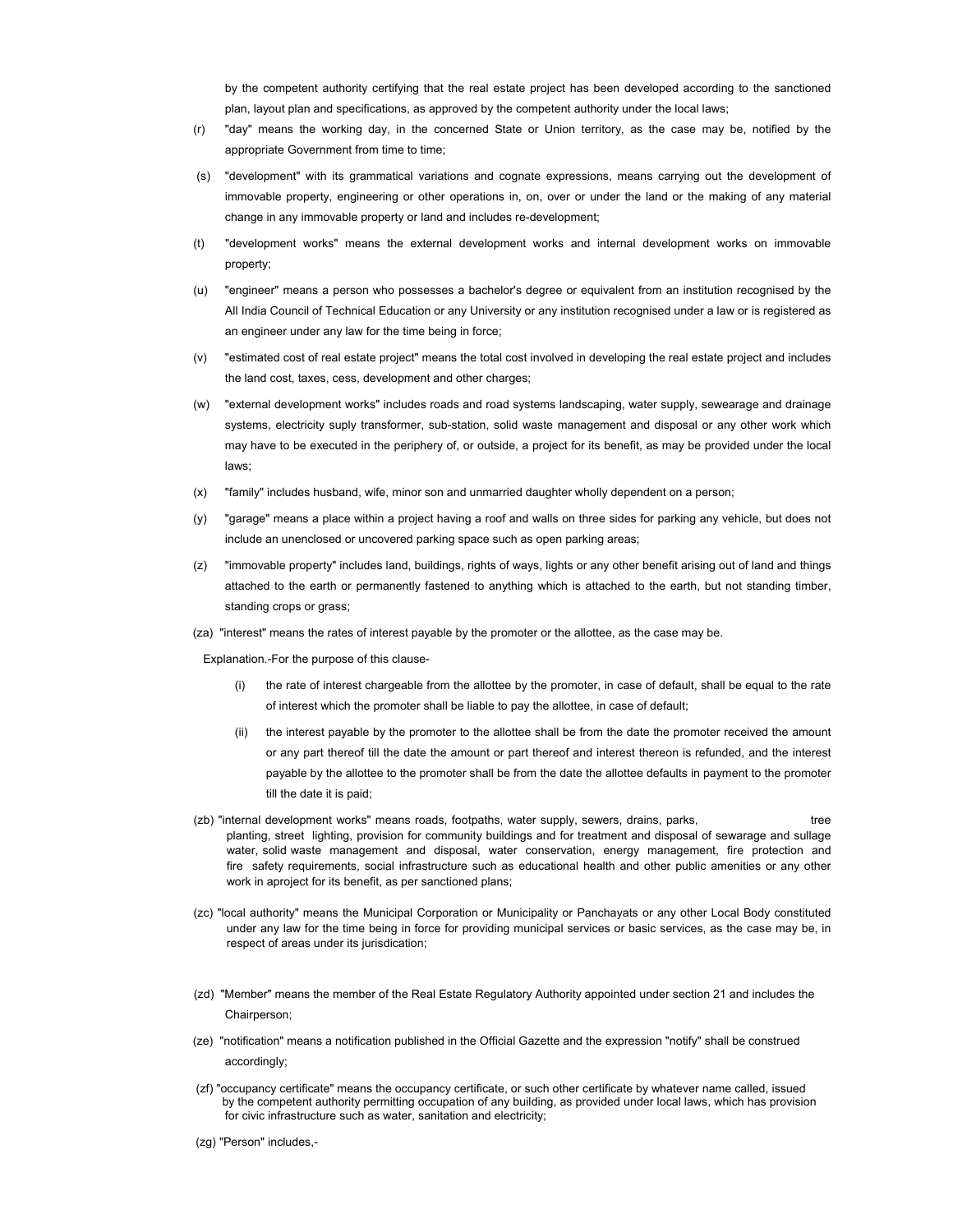- (i) an individual;
- (ii) a Hindu undivided family;
- (iii) a company;
- (iv) a firm under the Indian Partnership Act, 1932 (9 of 1932) or the Limited Liability Partnership Act, 2008, (6 of 2009) as the case may be;
- (v) a competent authority;
- (vi) an association of persons or a body of individuals whether incorporated or not;
- (vii) a co-operative society registered under any law relating to co-operative societies;
- (viii) any such other entity as the appropriate Government may, by notification, specify in this behalf;
- (zh) "planning area" means a planning area or a development area or a local planning area or a regional development plan area, by whatever name called, or any other area specified as such by the appropriate Government or any competent authority and includes any area designated by the appropriate Government or the competent authority to be a planning area for future planned development, under the law relating to Town and Country Planning for the time being in force and as revised from time to time;
- (zi) "prescribed" means prescribed by rules made under this Act;
- (zj) "project" means the real estate project as defined in cluase (zn);
- (zk) "promoter" means,-
	- (i) a person who constructs or causes to be constructed an independent building or a building consisting of apartments, or converts an existing building or a part thereof into apartments, for the purpose of selling all or some of the apartments to other persons and includes his assignees; or
	- (ii) a person who develops land into a project, whether or not the person also constructs structures on any of the plots, for the purpose of selling to other persons all or some of the plots in the said project, whether with or without structures thereon; or
	- (iii) any development authority or any other public body in respect of allottees of-
		- (a) buildings or apartments, as the case may be, constructed by such authority or body on lands owned by them or placed at their disposal by the Government; or
		- (b) plots owned by such authority or body or placed at their disposal by the Government, for the purpose of selling all or some of the apartments or plots; or
	- (iv) an apex State level co-operative housing finance society and a primary co-operative housing society which constructs apartments or buildings for its Members or in respect of the allottees of such apartments or buildings; or
	- (v) any other person who acts himself as a builder, coloniser, contractor, developer, estate developer or by any other name or claims to be acting as the holder of a power of attorney from the owner of the land on which the building or apartment is constructed or plot is developed for sale; or
	- (vi) such other person who constructs any building or apartment for sale to the general public.

**Explanation.-**For the purposes of this clause, where the person who constructs or converts a building into apartments or develops a plot for sale and the persons who sells apartments or plots are different persons, both of them shall be deemed to be the promoters and shall be jointly liable as such for the functions and responsibilities specified, under this Act or the rules and regulations made thereunder;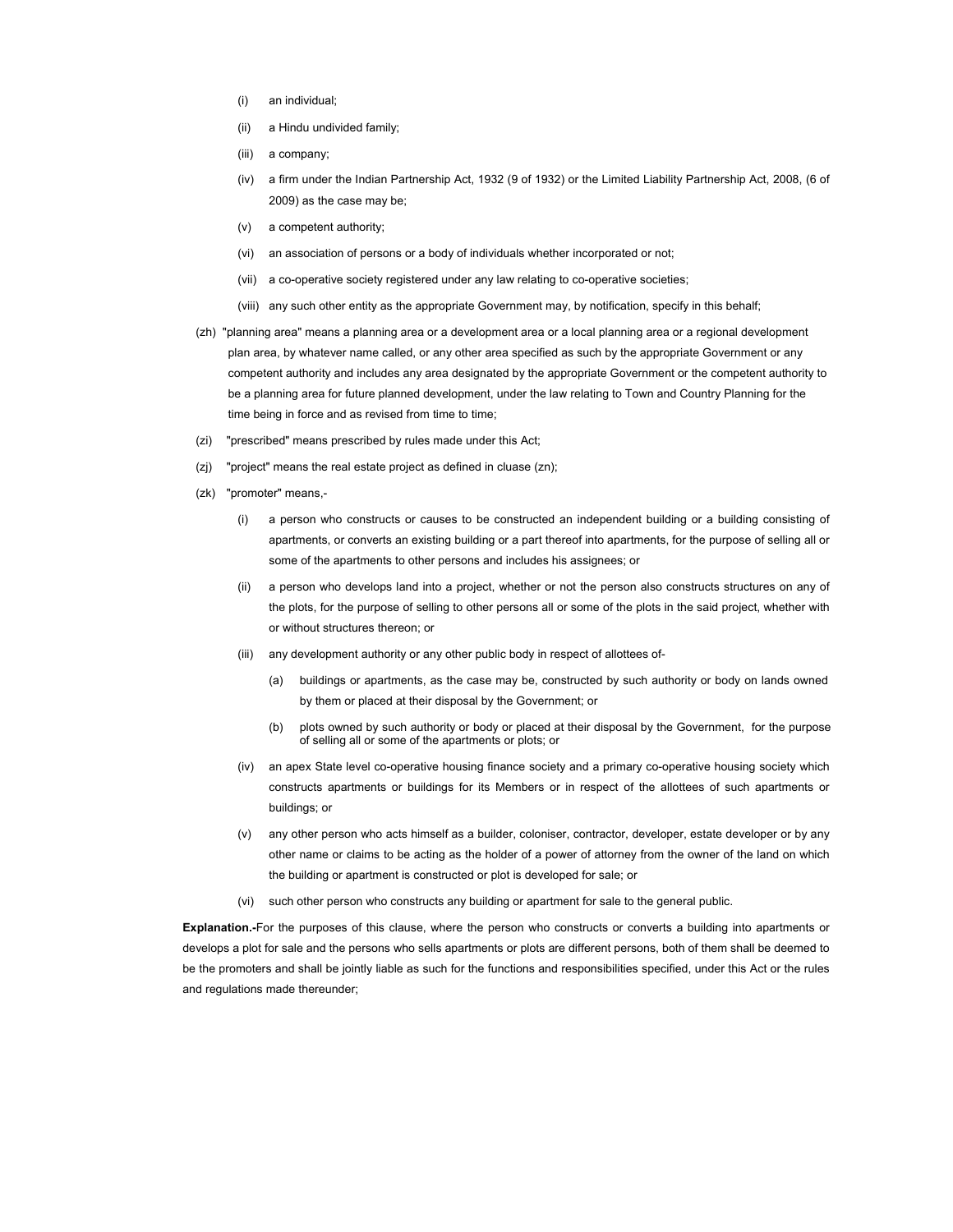- (zl) "prospectus" means any document described or issued as a prospectus or any notice, circular, or other document offering for sale or any real estate project or inviting any person to make advances or deposits for such purposes;
- (zm) "real estate agent" means any person, who negotiates or acts on behalf of one person in a transaction of transfer of his plot, apartment or building, as the case may be, in a real estate project, by way of sale, with another person or transfer of plot, apartment or building, as the case may be, of any other person to him and receives remuneration or fees or any other charges for his services whether as commission or otherwise and includes a person who introduces, through any medium, prospective buyers and sellers to each other for negotiation for sale or purchase of plot, apartment or building, as the case may be, and includes property dealers, brokers, middlemen by whatever name called;
- (zn) "real estate project" means the development of a building or a building consisting of apartments, or converting an existing building or a part thereof into apartments, or the development of land into plots or apartment, as the case may be, for the purpose of selling all or some of the said apartments or plots or building, as the case may be, and includes the common areas, the development works, all improvements and structures thereon, and all easement, rights and appurtenances belonging thereto;
- (zo) "regulations" means the regulations made by the Authority under this Act;
- (zp) "rule" means the rules made under this Act by the appropriate Government;
- (zq) "sanctioned plan" means the site plan, building plan, service plan, parking and circulation plan, landscape plan, layout plan, zoning plan and such other plan and includes structural designs, if applicable, permissions such as environment permission and such other permissions, which are approved by the competent authority prior to start of a real estate project;
- (zr) words and expressions used herein but not defined in this Act and defined in any law for the time being in force or in the municipal laws or such other relevant laws of the appropriate Government shall have the same meanings respectively assigned to them in those laws.

#### **CHAPTER II**

## **REGISTRATION OF REAL ESTATE PROJECT AND REGISTRATION OF REAL ESTATE AGENTS**

**3. Prior registration of real estate project with Real Estate Regulatory Authority.** (1) No promoter shall advertise, market, book, sell or offer for sale, or invite persons to purchase in any manner any plot, apartment or building, as the case may be, in any real estate project or part of it, in any planning area, without registering the real estate project with the Real Estate Regulatory Authority established under this Act:

Provided that projects that are ongoing on the date of commencement of this Act and for which the completion certificate has not been issued, the promoter shall make an application to the Authority for registration of the said project within a period of three months from the date of commencement of this Act:

Provided further that if the Authority thinks necessary, in the interest of allottees, for projects which are developed beyond the planning area but with the requisite permission of the local authority, it may, by order, direct the promoter of such project to register with the Authority, and the provisions of this Act or the rules and regulations made thereunder, shall apply to such projects from that stage of registration.

(2) Notwithstanding anything contained in sub-section (1), no registration of the real estate project shall be required-

(a) where the area of land proposed to be developed does not exceed five hundred square meters or the number of apartments proposed to be developed does not exceed eight inclusive of all phases:

Provided that, if the appropriate Government considers it necessary, it may, reduce the threshold below five hundred square meters or eight apartments, as the case may be, inclusive of all phases, for exemption from registration under this Act;

- (b) where the promoter has received completion certificate for a real estate project prior to commencement of this Act;
- (c) for the purpose of renovation or repair or re-development which does not involve marketing, advertising selling or new allotment of any apartment, plot or building, as the case may be, under the real estate project.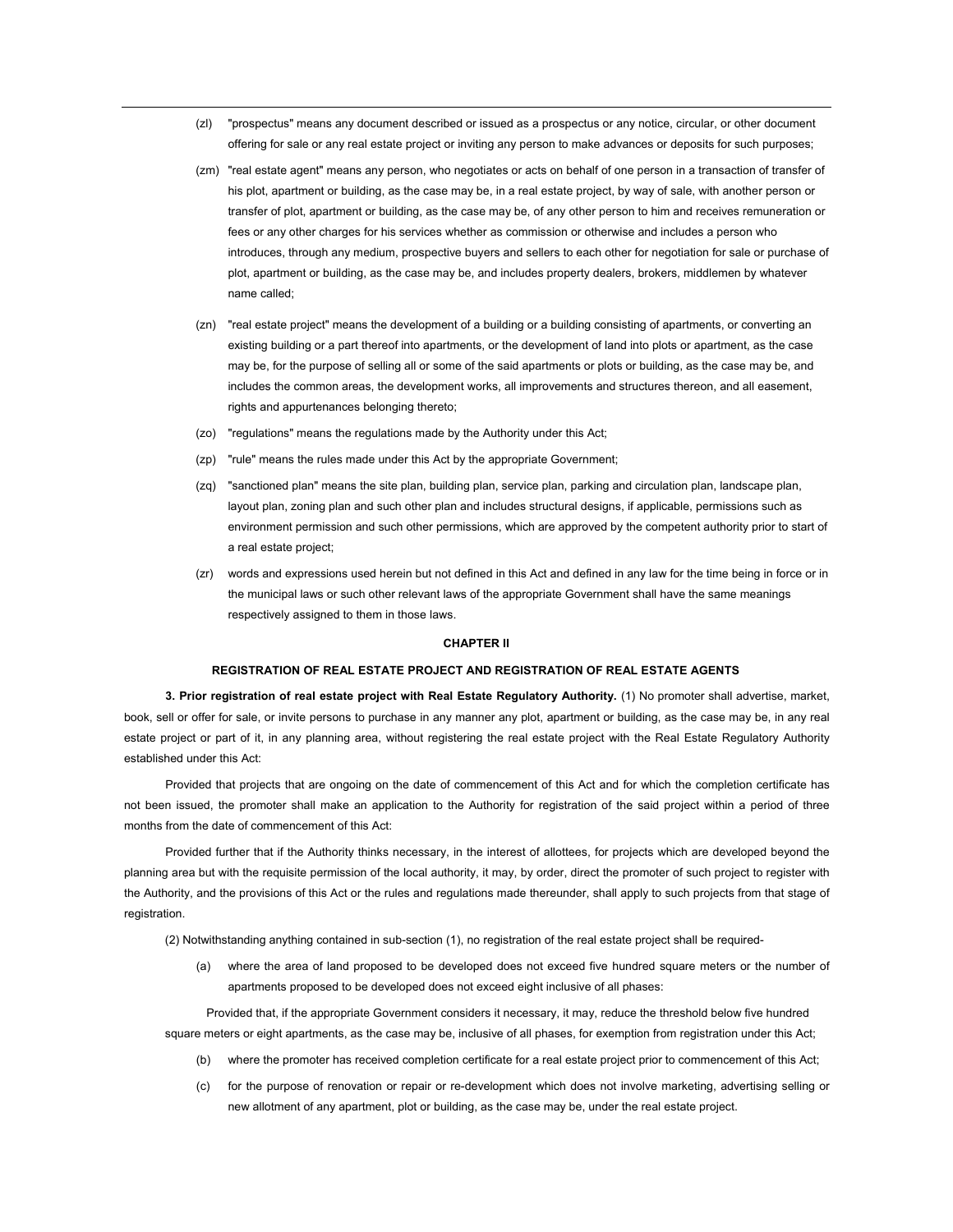Explanation.-For the purpose of this section, where the real estate project is to be developed in phases, every such phase shall be considered a stand alone real estate project, and the promoter shall obtain registration under this Act for each phase separately.

**4. Application for registration of real estate projects.** (1) Every promoter shall make an application to the Authority for registration of the real estate project in such form, manner, within such time and accompanied by such fee as may be specified by the regulations made by the Authority.

(2) The promoter shall enclose the following documents along with the application referred to in sub-section (1), namely:-

- (a) a brief details of his enterprise including its name, registered address, type of enterprise (proprietorship, societies, partnership, companies, competent authority), and the particulars of registration, and the names and photographs of the promoter;
- (b) a brief detail of the projects launched by him, in the past five years, whether already completed or being developed, as the case may be, including the current status of the said projects, any delay in its completion, details of cases pending, details of type of land and payments pending;
- (c) an authenticated copy of the approvals and commencement certificate from the competent authority obtained in accordance with the laws as may be applicable for the real estate project mentioned in the application, and where the project is proposed to be developed in phases, an authenticated copy of the approvals and commencement certificate from the competent authority for each of such phases;
- (d) the sanctioned plan, layout plan and specifications of the proposed project or the phase thereof, and the whole project as sanctioned by the competent authority;
- (e) the plan of development works to be executed in the proposed project and the proposed facilities to be provided thereof including fire fighting facilities, drinking water facilities, emergency evacuation services, use of renewable energy;
- (f) the location details of the project, with clear demarcation ofland dedicated for the project along with its boundaries including the latitude and longitude of the end points of the project;
- (g) proforma of the allotment letter, agreement for sale, and the conveyance deed proposed to be signed with the allottees;
- (h) the number, type and the carpet area of apartments for sale in the project along with the area ofthe exclusive balcony or verandah areas and the exclusive open terrace areas apartment with the apartment, if any;
- (i) the number and areas of garage for sale in the project;
- (j) the names and addresses of his real estate agents, if any, for the proposed project;
- (k) the names and addresses of the contractors, architect, structural engineer, if any and other persons concerned with the development of the proposed project;
- (l) a declaration, supported by an affidavit, which shall be signed by the promoter or any person authorised by the promoter, stating:-
	- (A) that he has a legal title to the land on which the development is proposed along with legally valid documents with authentication of such title, if such land is owned by another person;
	- (B) that the land is free from all encumbrances, or as the case may be details of the encumbrances on such land including any rights, title, interest or name of any party in or over such land along with details;
	- (C) the time period within which he undertakes to complete the project or phase thereof, as the case may be;
	- (D) that seventy per cent. of the amounts realised for the real estate project from the allottees, from time to time, shall be deposited in a separate account to be maintained in a scheduled bank to cover the cost of construction and the land cost and shall be used only for that purpose:

Provided that the promoter shall withdraw the amounts from the separate account, to cover the cost of the project, in proportion to the percentage of completion of the project: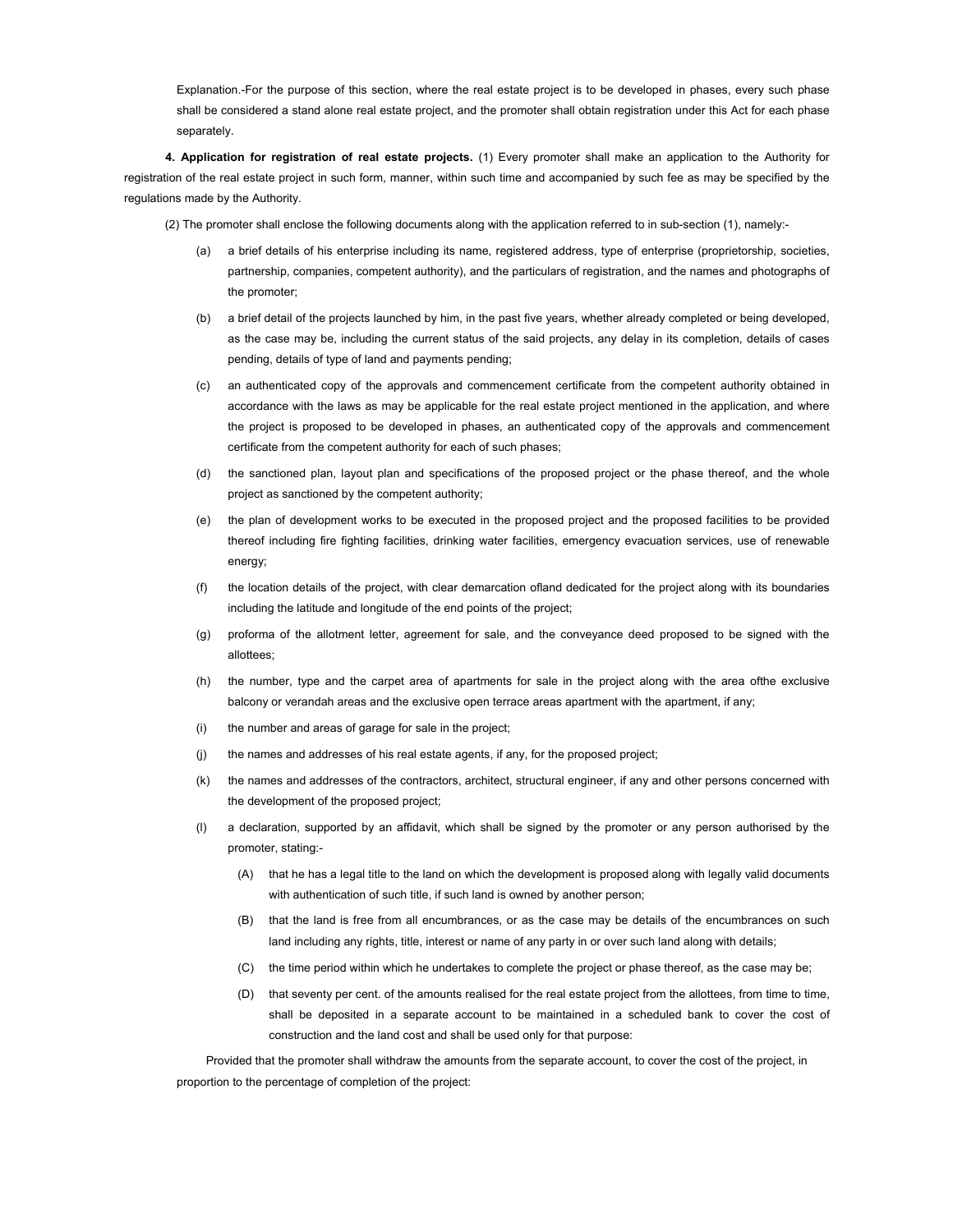Provided further that the amounts from the separate account shall be withdrawn by the promoter after it is certified by an engineer, an architect and a chartered accountant in practice that the withdrawal is in proportion to the percentage of completion of the project:

Provided also that the promoter shall get his accounts audited within six months after the end of every financial year by a chartered accountant in practice, and shall produce a statement of accounts duly certified and signed by such chartered accountant and it shall be verified during the audit that the amounts collected for a particular project have been utilised for the project and the withdrawal has been in compliance with the proportion to the percentage of completion of the project.

Explanation.- For the purpose of this clause, the term "schedule bank" means a bank included in the Second Schduled to the Reserve Bank of India Act, 1934; (2 of 1934)

- (E) that he shall take all the pending approvals on time, from the competent authorities;
- (F) that he has furnished such other documents as may be prescribed by the rules or regulations made under this Act; and
- (m) such other information and documents as may be prescribed.

(3) The Authority shall operationalise a web based online system for submitting applications for registration of projects within a period of one year from the date of its establishment.

**5. Grant of registration.** (1) On reeipt of the application under sub-section (1) of section 4, the Authority shall within a period of thirty days.

- (a) grant registration subject to the provisions of this Act and the rules and regulations made thereunder, and provide a registration number, including a Login Id and password to the applicant for accessing the website of the Authority and to create his web page and to fill therein the details of the proposed project; or
- (b) reject the application for reasons to be recorded in writing,if such application does not conform to the provisions of this Act or the rules or regulations made thereunder:

Provided that no application shall be rejected unless the applicant has been given an opportunity of being heard in the matter.

(2) If the Authority fails to grant the registration or reject the application, as the case may be, as provided under sub-section (1), the project shall be deemed to have been registered, and the Authority shall within a period of seven days of the expiry of the said period of thirty days specified under sub-section (1), provide a registration number and a Login Id and password to the promoter for accessing the website of the Authority and to create his web page and to fill therein the details of the proposed project.

(3) The registration granted under this section shall be valid for a period declared by the promoter under sub-clause (C) of clause (1) of sub-section (2) of section 4 for completion of the project or phase thereof, as the case may be.

**6. Extension of registration.** The registration granted under section 5 may be extended by the Authority on an application made by the promoter due to force majeure, in such form and on payment of such fee as may be specified by regulations made by the Authority:

Provided that the Authority may in reasonable circumstances, without default on the part of the promoter, based on the facts of each case, and for reasons to be recorded in writing, extend the registration granted to a project for such time as it considers necessary, which shall, in aggregate, not exceed a period of one year:

Provided further that no application for extension of registration shall be rejected unless the applicant has been given an opportunity of being heard in the matter.

Explanation.- For the purpose of this section, the expression "force majeure" shall mean a case of war, flood, drought, fire, cyclone, earthquake or any other calamity caused by nature affecting the regular development of the real estate project.

**7. Revocation of registration.** (1) The Authority may, on receipt of a complaint or suo motu in this behalf or on the recommendation of the competent authority, revoke the registration granted under section 5, after being satisfied that-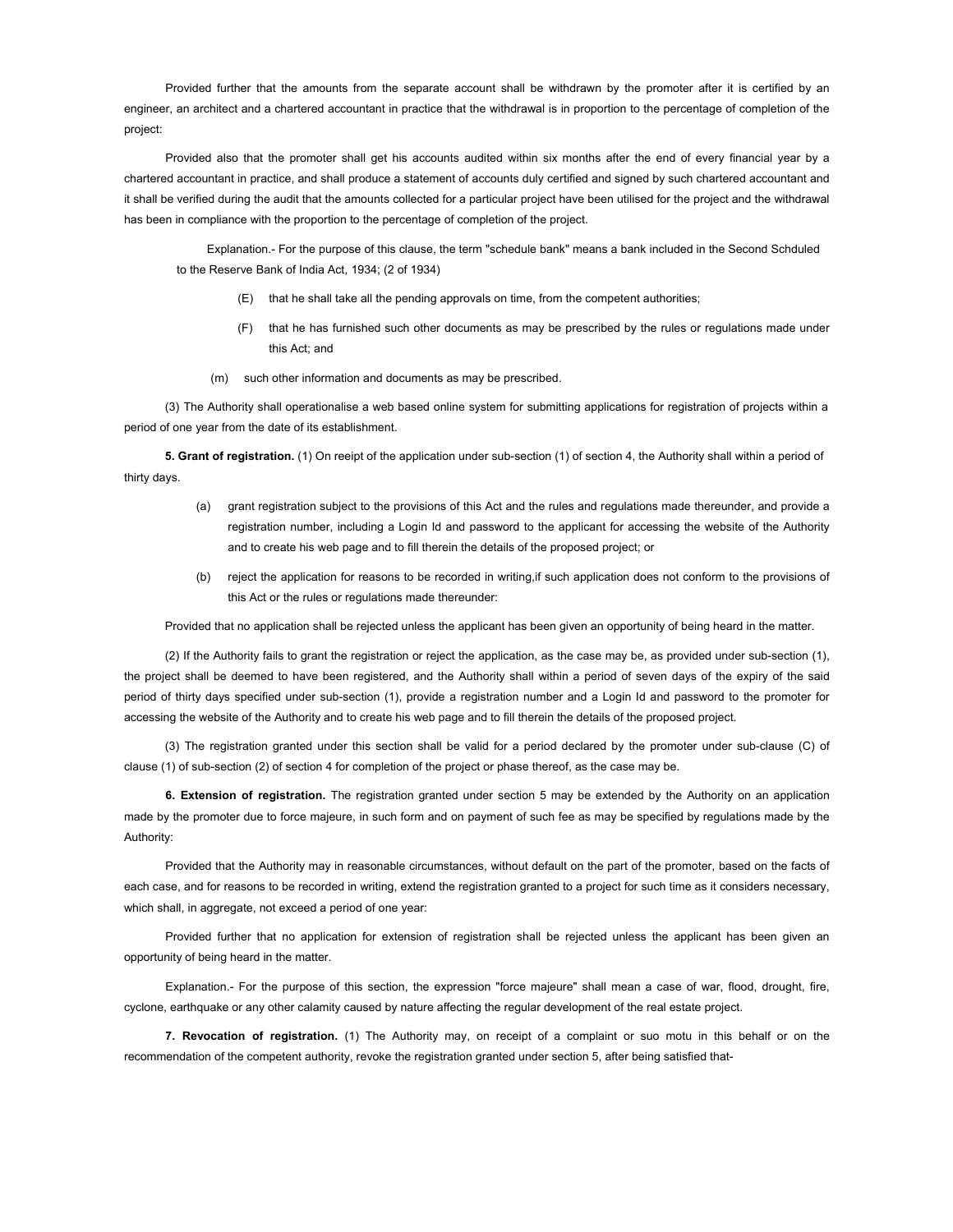- (a) the promoter makes default in doing anything required by or under this Act or the rules or the regulations made thereunder;
- (b) the promoter violates any of the terms or conditions of the approval given by the competent authority;
- (c) the promoter is involved in any kind of unfair practice or irregularities.

Explanation.-For the purposes of this clause, the term "unfair practice means" a practice which, for the purpose of promoting the sale or development of any real estate project adopts any unfair method or unfair or deceptive practice including any of the following practices, namely:-

- (A) the practice of making any statement, whether in writing or by visible representation which,-
	- (i) falsely represents that the services are of a particular standard or grade;
	- (ii) represents that the promoter has approval or affiliation which such promoter does not have;
	- (iii) makes a false or misleading representation concerning the services;
- (B) the promoter permits the publication of any advertisement or prospectus whether in any newspaper or otherwise of services that are not intended to be offered;
- (d) the promoter indulges in any fraudulent practices.

(2) The registration granted to the promoter under section 5 shall not be revoked unless the Authority has given to the promoter not less than thirty days notice, in writing, stating the grounds on which it is proposed to revoke the registraton, and has considered any cause shown by the promoter within the period of that notice against the proposed revocation.

(3) The Authority may, instead of revoking the registration under sub-section (1), permit it to remain in force subject to such further terms and conditions as it thinks fit to impose in the interest of the allottees, and any such terms and conditions so imposed shall be binding upon the promoter.

(4) The Authority, upon the revocation of the registration,-

- (a) shall debar the promoter from accessing its website in relation to that project and specify his name in the list of defaulters and display his photograph on its website and also inform the other Real Estate Regulatory Authority in other States and Union territories about such revocation or registration;
- (b) shall facilitate the remaining development works to be carried out in accordance with the provisions of section 8;
- (c) shall direct the bank holding the project back account, specified under sub¬clause (D) of clause (l) of sub-section (2) of section 4, to freeze the account, and thereafter take such further necessary actions, including consequent defreezing of the said account, towards facilitating the remaining development works in accordance with the provisions of section 8;
- (d) may, to protect the interest of allottees or in the public interest, issue such directions as it may deem necessary.

**8. Obligation of Authority consequent upon lapse of or on revocation of registration.** Upon lapse of the registration or on revocation of the registration under this Act, the Authority, may consult the appropriate Government to take such action as it may deem fit including the carrying out of the remaining development works by competent authority or by the association of allottees or in any other manner, as may be determined by the Authority:

Provided that no direction, decision or order of the Authority under this section shall take effect until the expiry of the period of appeal provided under the provisions of this Act:

Provided further that in case of revocation of registration of a project under this Act, the association of allottees shall have the first right of refusal for carrying out of the remaining development works.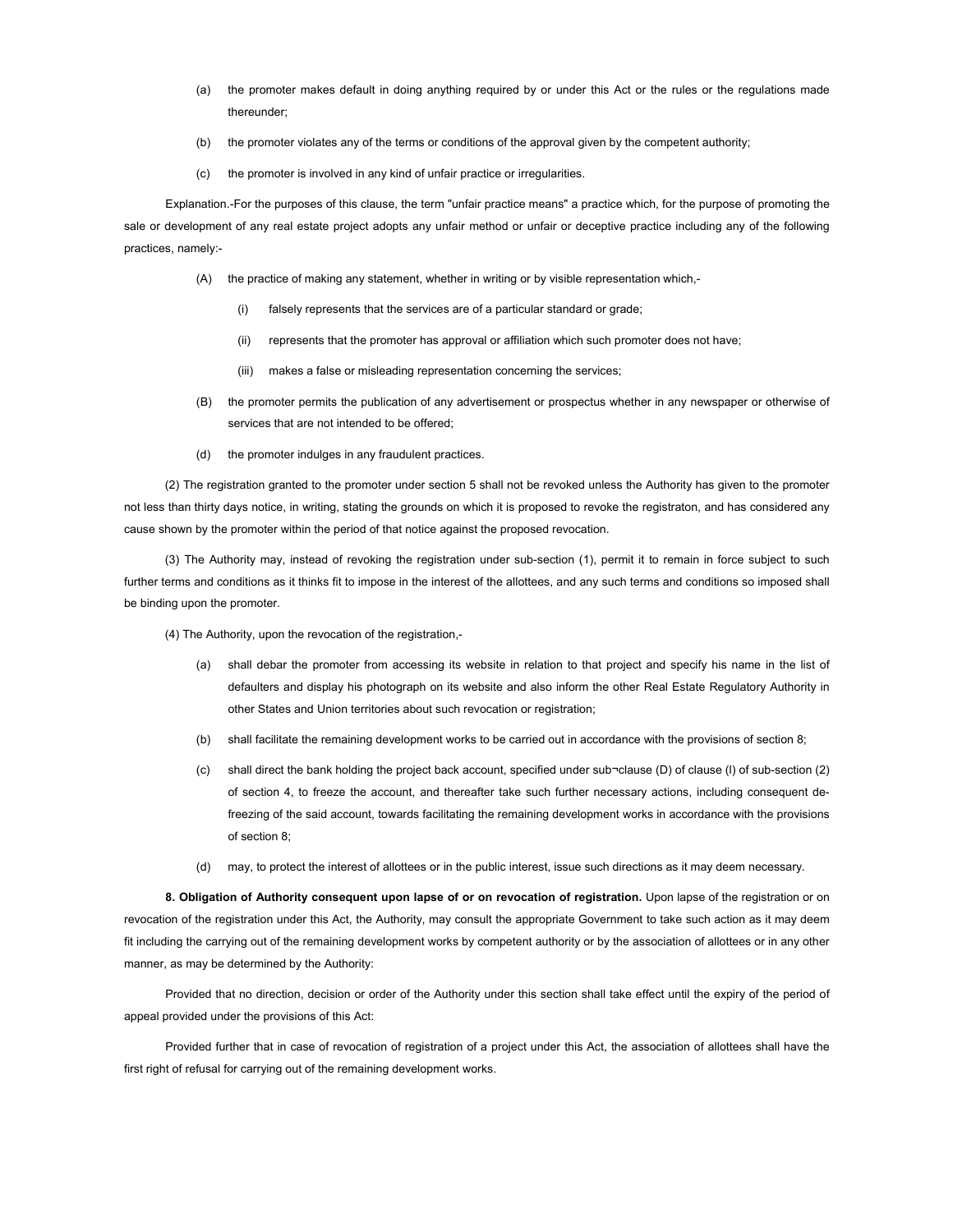**9. Registration of real estate agents.** (1) No real estate agent shall facilitate the sale or purchase of or act on behalf of any person to facilitate the sale or purchase of any plot, apartment or building, as the case may be, in a real estate project or part of it, being the part of the real estate project registered under section 3, being sold by the promoter in any planning area, without obtaining registration under this section.

(2) Every real estate agent shall make an application to the Authority for registration in such form, manner, within such time and accompanied by such fee and documents as may be prescribed.

(3) The Authority shall, within such period, in such manner and upon satisfying itself of the fulfillment of such conditions, as may be prescribed-

- (a) grant a single registration to the real estate agent for the entire State of Union territory, as the case may be;
- (b) reject the application for reasons to be recorded in writing, if such application does not conform to the provisions of the Act or the rules or regulations made thereunder:

Provided that no application shall be rejected unless the applicant has been given an opportunity of being heard in the matter.

(4) Whereon the completion of the period specified under sub-section (3), if the applicant does not receive any communication about the deficiencies in his application or the rejection of his application, he shall be deemed to have been registered.

(5) Every real estate agent who is registered as per the provisions of this Act or the rules and regulations made thereunder, shall be granted a registration number by the Authority, which shall be quoted by the real estate agent in every sale facilitated by him under this Act.

(6) Every registration shall be valid for such period as may be prescribed, and shall be renewable for a period in such manner and on payment of such fee as may be prescribed.

(7) Where any real estate agent who has been granted registration under this Act commits breach of any of the conditions thereof or any other terms and conditions specified under this Act or any rules or regulations made thereunder, or where the Authority is satisified that such registration has been secured by the real estate agent through misrepresentation or fraud, the Authority may, without prejudice to any other provisions under this Act, revoke the registration or suspend the same for such period as it thinks fit:

Provided that no such revocation or suspension shall be made by the Authority unless an opportunity of being heard has been given to the real estate agent.

**10. Functions of real estate agents.** Every real estate agent registered under section 9 shall-

- (a) not facilitate the sale or purchase of any plot, apartment or building, as the agents. case may be, in a real estate project or part of it, being sold by the promoter in any planning area, which is not registered with the Authority;
- (b) maintain and preserve such books of account, records and documents as may prescribed;
- (c) not involve himself in any unfair trade practices, namely:-
	- (i) the practice of making any statement, whether orally or in writing or by visible representation which-
- (A) falsely represents that the services are of a particular standard or grade;
- (B) represents that the promoter or himself has approval or affiliation which such promoter or himself does not have;
- (C) makes a false or misleading representation concerning the services;
	- (ii) permitting the publication of any advertisement whether in any newspaper or otherwise of services that are not intended to be offered.
- (d) facilitate the possession of all the information and documents, as the allottee, is entitled to, at the time of booking of any plot, apartment or building, as the case may be;
- (e) discharge such other functions as may be prescribed.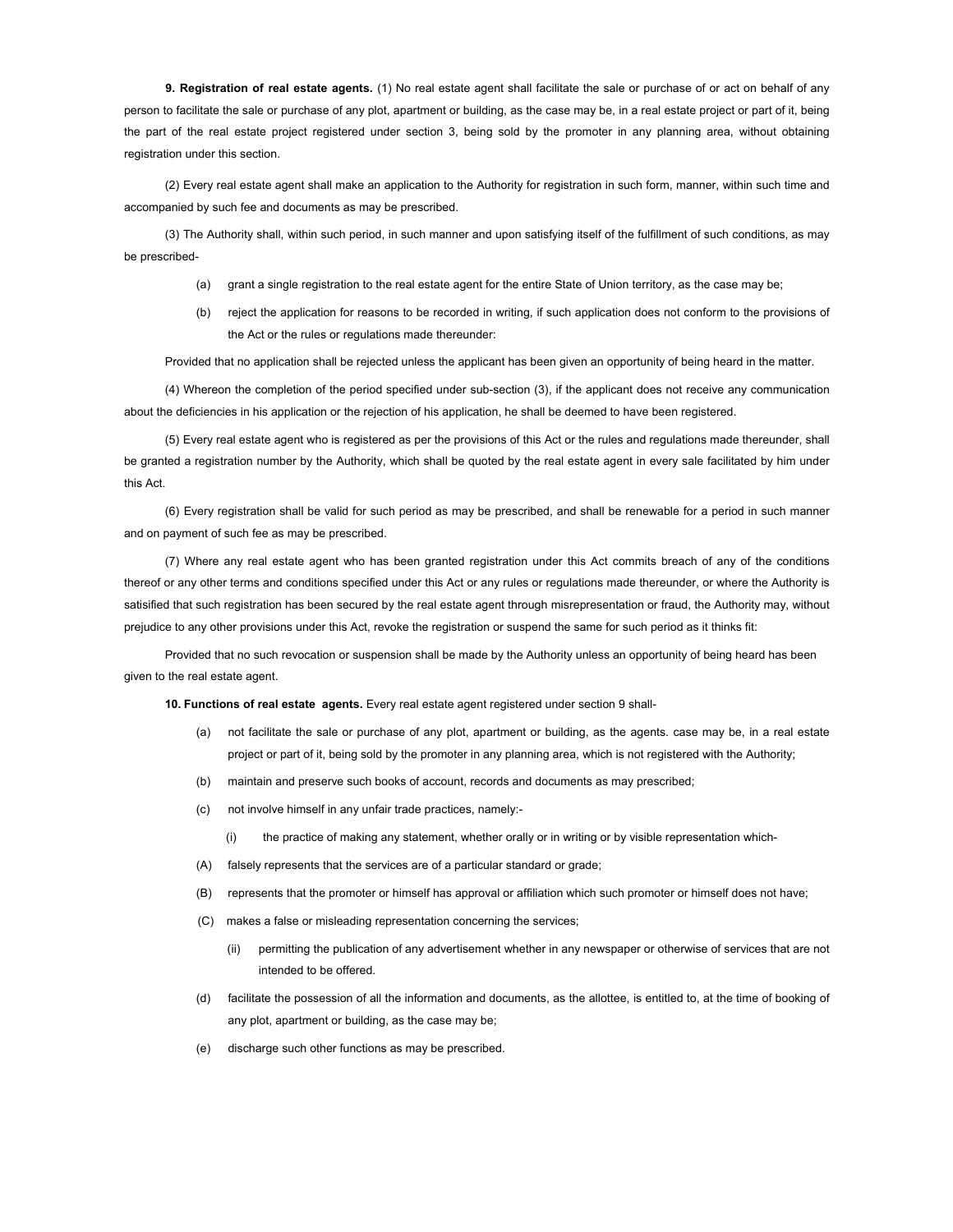## **CHAPTER III**

### **FUNCTIONS AND DUTIES OF PROMOTER**

**11. Functions and duties of promoter.** (1) The promoter shall, upon receiving his Login Id and password under clause (a) of sub-section (1) or under sub-section (2) of section 5, as the case may be, create his web page on the website of the Authority and enter all details of the proposed project as provided under sub-section (2) of section 4, in all the fields as provided, for public viewing, including-

- (a) details of the registration granted by the Authority;
- (b) quarterly up-to-date the list of number and types of apartments or plots, as the case may be, booked;
- (c) quarterly up-to-date the list of number of garages booked;
- (d) quarterly up-to-date the list of approvals taken and the approvals which are pending subsequent to commencement certificate;
- (e) quarterly up-to-date status of the project; and
- (f) such other information and documents as may be specified by the regulations made by the Authority.

(2) The advertisement or prospectus issued or published by the promoter shall mention prominently the website address of the Authority, wherein all details of the registered project have been entered and include the registration number obtained from the Authority and such other matters incidental thereto.

(3) The promoter at the time of the booking and issue of allotment letter shall be responsible to make available to the allottee, the following information, namely:-

- (a) sanctioned plans, layout plans, along with specifications, approved by the competent authority, by display at the site or such other place as may be specified by the regulations made by the Authority;
- (b) the stage wise time schedule of completion of the project, including the provisions for civic infrastructure like water, sanitation and electricity.
- (4) The promoter shall-
	- (a) be responsible for all obligations, responsibilties and functions under the provisions of this Act or the rules and regulations made thereunder or to the allottees as per the agreement for sale, or to the association of allottees, as the case may be, till the conveyance of all the apartments, plots or buildings, as the case may be, to the allottees, or the common areas to the association of allottees or the competent authority, as the case may be:

Provided that the responsibility of the promoter, with respect to the structural defect or any other defect for such period as is referred to in sub-section (3) of section 14, shall continue even after the conveyance deed of all the apartments, plots or buildings, as the case may be, to the allottees are executed.

- (b) be responsible to obtain the completion certificate or the occupancy certificate, or both, as applicable, from the relevant competent authority as per local laws or other laws for the time being in force and to make it available to the allottees individually or to the association of allottees, as the case may be;
- (c) be responsible to obtain the lease certificate, where the real estate project is developed on a leasehold land, specifying the period of lease, and certifying that all dues and charges in regard to the leasehold land has been paid, and to make the lease certificate available to the association of allottees;
- (d) be responsible for providing and maintaining the essential services, on reasonable charges, till the taking over of the maintenance of the project by the association of the allottees;
- (e) enable the formation of an association or society or co-operative society, as the case may be, of the allottees, or a federation of the same, under the laws applicable: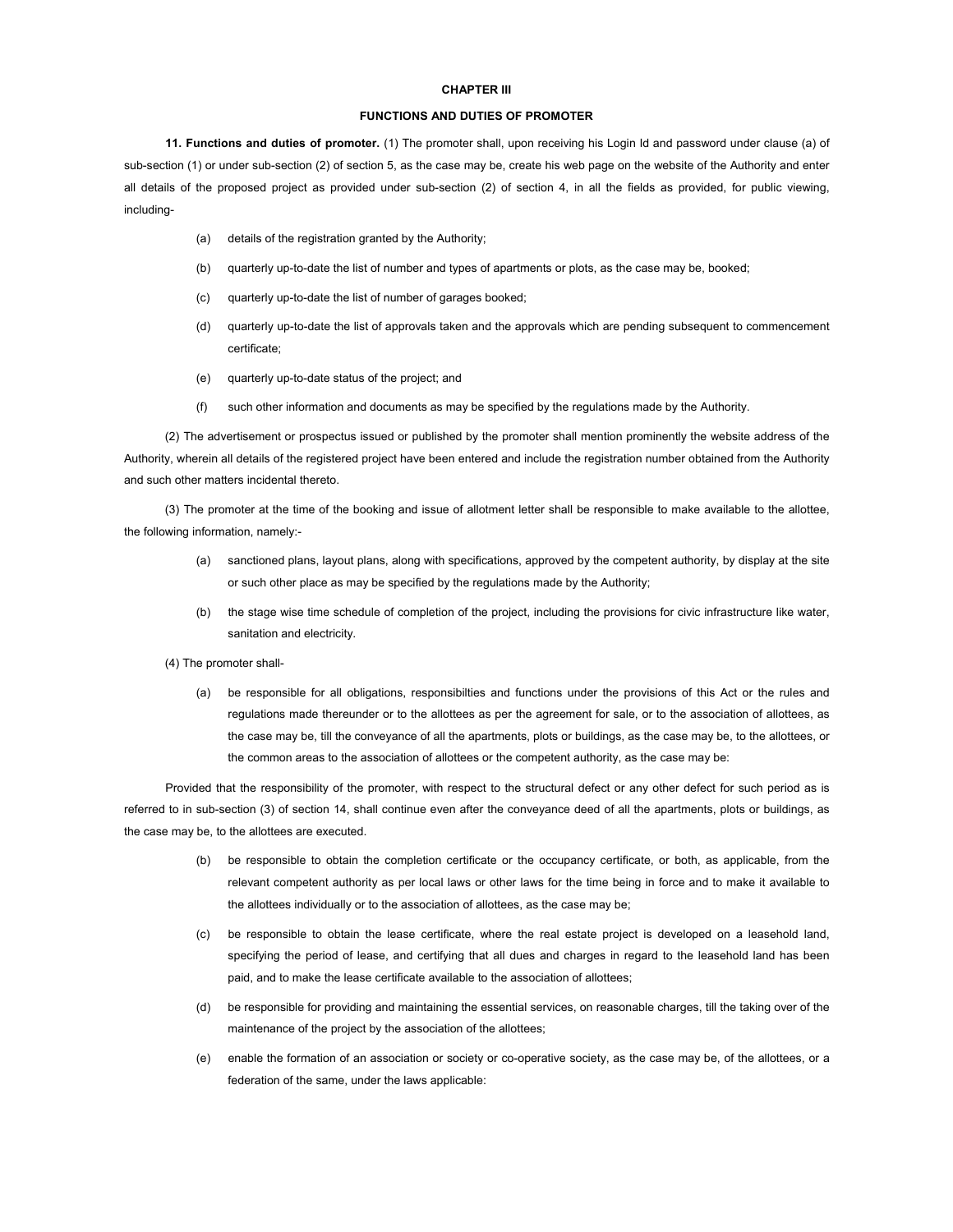Provided that in the absence of local laws, the association of allottees, by whatever name called, shall be formed within a period of three months of the majority of allottees having booked their plot or apartment or building, as the case may be, in the project;

- (f) execute a registered conveyance deed of the apartment, plot or building, as the case may be, in favour of the allottee along with the undivided proportionate title in the common areas to the association of allottees or competent authority, as the case may be, as provided under section 17 of this Act;
- (g) pay all outgoings until he transfers the physical possession of the real estate project to the allottee or the associations of allottees, as the case may be, which he has collected from the allottees, for the payment of outgoings (including land cost, ground rent, municipal or other local taxes, charges for water or electricity, maintenance charges, including mortgage loan and interest on mortgages or other encumbrances and such other liabilities payable to competent authorities, banks and financial institutions, which are related to the project):

Provided that where any promoter fails to pay all or any of the outgoings collected by him from the allottees or any liability, mortgage loan and interest thereon before transferring the real estate project to such allottees, or the association of the allottees, as the case may be, the promoter shall continue to be liable, even after the transfer of the property, to pay such outgoings and penal charges, if any, to the authority or person to whom they are payable and be liable for the cost of any legal proceedings which may be taken therefor by such authority or person;

- (h) after he executes an agreement for sale for any apartment, plot or building, as the case may be, not mortgage or create a charge on such apartment, plot or building, as the case may be, and if any such mortgage or charge is made or created then notwithstanding anything contained in any other law for the time being in force, it shall not affect the right and interest of the allottee who has taken or agreed to take such apartment, plot or building, as the case may be;
- (5) The promoter may cancel the allotment only in terms of the agreement for sale:

Provided that the allottee may approach the Authority for relief, if he is aggrieved by such cancellation and such cancellation is not in accordance with the terms of the agreement for sale, unilateral and without any sufficient cause.

(6) The promoter shall prepare and maintain all such other details as may be specified, from time to time, by regulations made by the Authority.

**12. Obligations of promoter regarding veracity of the advertisement or prospectus.** Where any person makes an advance or a deposit on the basis of the information contained in the notice advertisement or prospectus, or on the basis of any model apartment, plot or building, as the case may be, and sustains any loss or damage by reason of any incorrect, false statement included therein, he shall be compensated by the promoter in the manner as provided under this Act:

Provided that if the person affected by such incorrect, false statement contained in the notice, advertisement or prospectus, or the model apartment, plot or building, as the case may be, intends to withdraw from the proposed project, he shall be returned his entire investment along with interest at such rate as may be prescribed and the compensation in the manner provided under this Act.

**13. No deposit or advance to be taken by promoter without first entering into agreement for sale.** (1) A promoter shall not accept a sum more than ten per cent of the cost of the apartment, plot, or building as the case may be, as an advance payment or an application fee, from a person without first entering into a written agreement for sale with such person and register the said agreement for sale, under any law for the time being in force.

(2) The agreement for sale referred to in sub-section (1) shall be in such form as may be prescribed and shall specify the particulars of development of the project including the construction of building and apartments, along with specifications and internal development works and external development works, the dates and the manner by which payments towards the cost of the apartment, plot or building, as the case may be, are to be made by the allottees and the date on which the possession of the apartment, plot or building is to be handed over, the rates of interest payable by the promoter to the allottee and the allottee to the promoter in case of default, and such other particulars, as may be prescribed.

**14. Adherence to sanctioned plans and project specifications by the promoter.** (1) The proposed project shall be developed and completed by the promoter in accordance with the sanctioned plans, layout plans and specifications as approved by the competent authorities.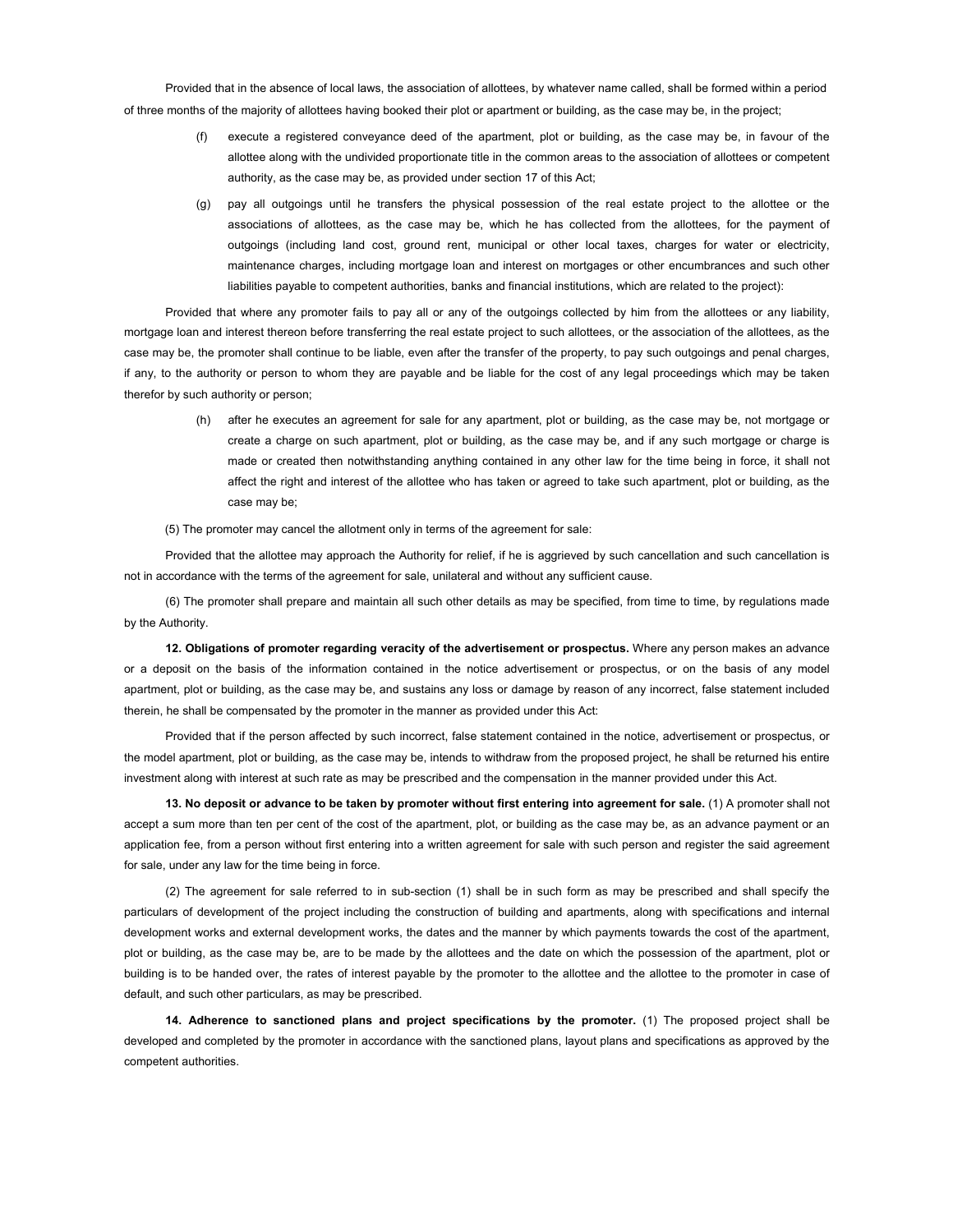(2) Notwithstanding anything contained in any law, contract or agreement, after the sanctioned plans, layout plans and specifications and the nature of the fixtures, fittings, amenities and common areas, of the apartment, plot or building, as the case may be, as approved by the competent authority, are disclosed or furnished to the person who agree to take one or more of the said apartment, plot or building, as the case may be, the promoter shall not make-

(i) any additions and alterations in the sanctioned plans, layout plans and specifications and the nature of fixtures, fittings and amenities described therein in respect of the apartment, plot or building, as the case may be, which are agreed to be taken, without the previous consent of that person:

Provided that the promoter may make such minor additions or alterations as may be required by the allottee, or such minor changes or alterations as may be necessary due to architectural and structural reasons duly recommended and verified by an authorised Architect or Engineer after proper declaration and intimation to the allottee.

Explanation.-Forthe purpose of this clause, "minor additions or alterations" excludes structural change including an addition to the area or change in height, or the removal of part of a building, or any change to the structure, such as the construction or removal or cutting into of any wall or a part of a wall, partition, column, beam, joist, floor including a mezzanine floor or other support, or a change to or closing of any required means of access ingress or egress or a change to the fixtures or equipment, etc.

> (ii) any other alterations or additions in the sanctioned plans, layout plans and specifications of the buildings or the common areas within the project without the previous written consent of at least two-thirds of the allottees, other than the promoter, who have agreed to take apartments in such building.

Explanation.-For the purpose of this clause, the allottees, irrespective of the number of apartments or plots, as the case may be, booked by him or booked in the name of his family, or in the case of other persons such as companies or firms or any association of individuals, etc., by whatever name called, booked in its name or booked in the name of its associated entities or related enterprises, shall be considered as one allottee only.

(3) In case any structural defect or any other defect in workmanship, quality or provision of services or any other obligations of the promoter as per the agreement for sale relating to such development is brought to the notice of the promoter within a period of five years by the allottee from the date of handing over possession, it shall be the duty of the promoter to rectify such defects without further charge, within thirty days, and in the event of promoter's failure to rectify such defects within such time, the aggrieved allottees shall be entitled to receive appropriate compensation in the manner as provided under this Act.

**15. Obligations of promoter in case of transfer of a real estate project to a third party.** (1) The promoter shall not transfer or assign his majority rights and liabilities in respect of a real estate project to a third party without obtaining prior written consent from two-third allottees, except the promoter, and without the prior written approval of the Authority:

Provided that such transfer or assignment shall not affect the allotment or sale of the apartments, plots or buildings as the case may be, in the real estate project made by the erstwhile promoter.

Explanation.-For the purpose of this sub-section, the allottee, irrespective of the number of apartments or plots, as the case may be, booked by him or booked in the name of his family, or in the case of other persons such as companies or firms or any association of individuals, by whatever name called, booked in its name or booked in the name of its associated entities or related enterprises, shall be considered as one allottee only.

(2) On the transfer or assignment being permitted by the allottees and the Authority under sub-section (1), the intending promoter shall be required to independently comply with all the pending obligations under the provisions of this Act or the rules and regulations made thereunder, and the pending obligations as per the agreement for sale entered into by the erstwhile promoter with the allottees:

Provided that any transfer or assignment permitted under provisions of this section shall not result in extension of time to the intending promoter to complete the real estate project and he shall be required to comply with all the pending obligations of the erstwhile promoter, and in case of default, such intending promoter shall be liable to the consequences of breach or delay, as the case may be, as provided under this Act or the rules and regulations made thereunder.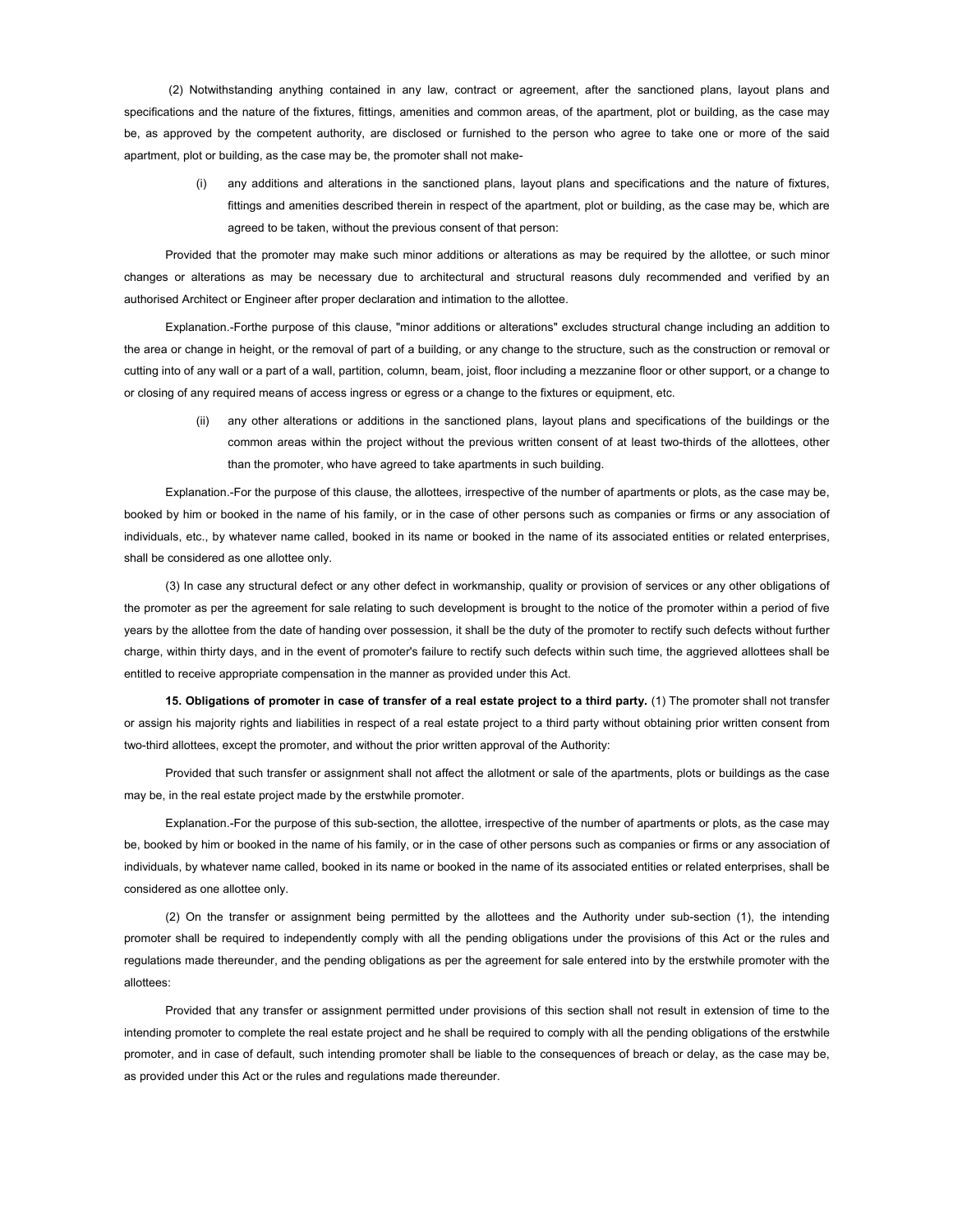**16. Obligations of promoter regarding insurance of real estate project.** (1) The promoter shall obtain all such insurances as may be notified by the appropriate Government, including but not limited to insurance in respect of -

- (i) title of the land and building as a part of the real estate project; and
- (ii) construction of the real estate project.

(2) The promoter shall be liable to pay the premium and charges in respect of the insurance specified in sub-section (1) and shall pay the same before transferring the insurance to the association of the allottees.

(3) The insurance as specified under sub-section (1) shall stand transferred to the benefit of the allottee or the association of allottees, as the case may be, at the time of promoter entering into an agreement for sale with the allottee.

(4) On formation of the association of the allottees, all documents relating to the insurance specified under sub-section (1) shall be handed over to the association of the allottees.

**17. Transfer of title.** (1) The promoter shall execute a registered conveyance deed in favour of the allottee along with the undivided proportionate title in the common areas to the association of the allottees or the competent authority, as the case may be, and hand over the physical possession of the plot, apartment of building, as the case may be, to the allottees and the common areas to the association of the allottees or the competent authority, as the case may be, in a real estate project, and the other title documents pertaining thereto within specified period as per sanctioned plans as provided under the local laws:

Provided that, in the absence of any local law, conveyance deed in favour of the allottee or the association of the allottees or the competent authority, as the case may be, under this section shall be carried out by the promoter within three months from date of issue of occupancy certificate.

(2) After obtaining the occupancy certificate and handing over physical possession to the allottees in terms of sub-section (1), it shall be the responsibility of the promoter to handover the necessary documents and plans, including common areas, to the association of the allottees or the competent authority, as the case may be, as per the local laws:

Provided that, in the absence of any local law, the promoter shall handover the necessary documents and plans, including common areas, the association of the allottees or the competent authority, as the case may be, within thirty days after obtaining the occupancy certificate.

**18. Return of amount and compensation.** (1) If the promoter fails to complete or is unable to give possession of an apartment, plot or building,-

- (a) in accordance with the terms of the agreement for sale or, as the case may be, duly completed by the date specified therein; or
- (b) due to discontinuance of his business as a developer on account of suspension or revocation of the registration under this Act or for any other reason,

he shall be liable on demand to the allottees, in case the allottee wishes to withdraw from the project, without prejudice to any other remedy available, to return the amount received by him in respect of that apartment, plot, building, as the case may be, with interest at such rate as may be prescribed in this behalf including compensation in the manner as provided under this Act:

Provided that where an allottee does not intend to withdraw from the project, he shall be paid, by the promoter, interest for every month of delay, till the handing over of the possession, at such rate as may be prescribed.

(2) The promoter shall compensate the allottees in case of any loss caused to him due to defective title of the land, on which the project is being developed or has been developed, in the manner as provided under this Act, and the claim for compensation under this sub-section shall not be barred by limitation provided under any law for the time being in force.

(3) If the promoter fails to discharge any other obligations imposed on him under this Act or the rules or regulations made thereunder or in accordance with the terms and conditions of the agreement for sale, he shall be liable to pay such compensation to the allottees, in the manner as provided under this Act.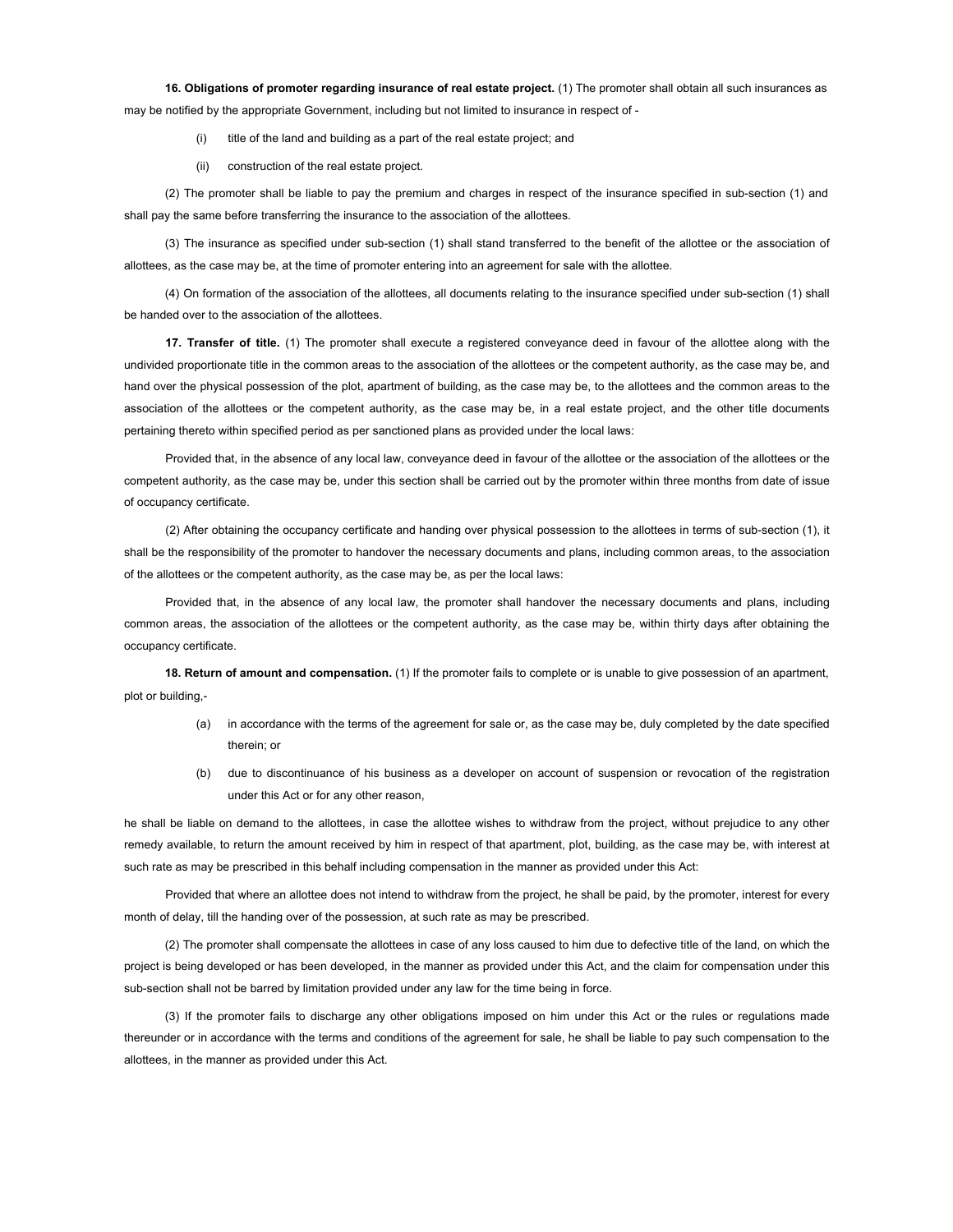#### **CHAPTER IV**

#### **RIGHTS AND DUTIES OF ALLOTTEES**

**19. Rights and duties of allottees.** (1) The allottee shall be entitled to obtain the information relating to sanctioned plans, layout plans along with the specifications, approved by the competent authority and such other information as provided in this Act or the rules and regulations made thereunder or the agreement for sale signed with the promoter.

(2) The allottee shall be entitled to know stage-wise time schedule of completion of the project, including the provisions for water, sanitation, electricity and other amenities and services as agreed to between the promoter and the allottee in accordance with the terms and conditions of the agreement for sale.

(3) The allottee shall be entitled to claim the possession of apartment, plot or building, as the case may be, and the association of allottees shall be entitled to claim the possession of the common areas, as per the declaration given by the promoter under subclause (C) of clause (l) of sub-section (2) of section 4.

(4) The allottee shall be entitled to claim the refund of amount paid along with interest at such rate as may be prescribed and compensation in the manner as provided under this Act, from the promoter, if the promoter fails to comply or is unable to give possession of the apartment, plot or building, as the case may be, in accordance with the terms of agreement for sale or due to discontinuance of his business as a developer on account of suspension or revocation of his registration under the provisions of this Act or the rules or regulations made thereunder.

(5) The allottee shall be entitled to have the necessary documents and plans, including that of common areas, after handing over the physical possession of the apartment or plot or building as the case may be, by the promoter.

(6) Every allottee, who has entered into an agreement for sale to take an apartment, plot or building as the case may be, under section 13, shall be responsible to make necessary payments in the manner and within the time as specified in the said agreement for sale and shall pay at the proper time and place, the share of the registration charges, municipal taxes, water and electricity charges, maintenance charges, ground rent, and other charges, if any.

(7) The allottee shall be liable to pay interest, at such rate as may be prescribed, for any delay in payment towards any amount or charges to be paid under sub-section (6).

(8) The obligations of the allottee under sub-section (6) and the liability towards interest under sub-section (7) may be reduced when mutually agreed to between the promoter and such allottee.

(9) Every allottee of the apartment, plot or building as the case may be, shall participate towards the formation of an association or society or cooperative society of the allottees, or a federation of the same.

(10) Every allottee shall take physical possession of the apartment, plot or building as the case may be, within a period of two months of the occupancy certificate issued for the said apartment, plot or building, as the case may be.

(11) Every allottee shall participate towards registration of the conveyance deed of the apartment, plot or building, as the case may be, as provided under sub-section (1) of section 17 of this Act.

## **CHAPTER V**

#### **THE REAL ESTATE REGULATORY AUTHORITY**

**20. Establishment and incorporation of Real Estate Regulatory Authority.** (1) The appropriate Government shall, within a period of one year from the date of coming into force of this Act, by notification, establish an Authority to be known as the Real Estate Regulatory Authority to exercise the powers conferred on it and to perform the functions assigned to it under this Act:

Provided that the appropriate Government of two or more States or Union territories may, if it deems fit, establish one single Authority:

Provided further that, the appropriate Government may, if it deems fit, establish more than one Authority in a State or Union territory, as the case may be: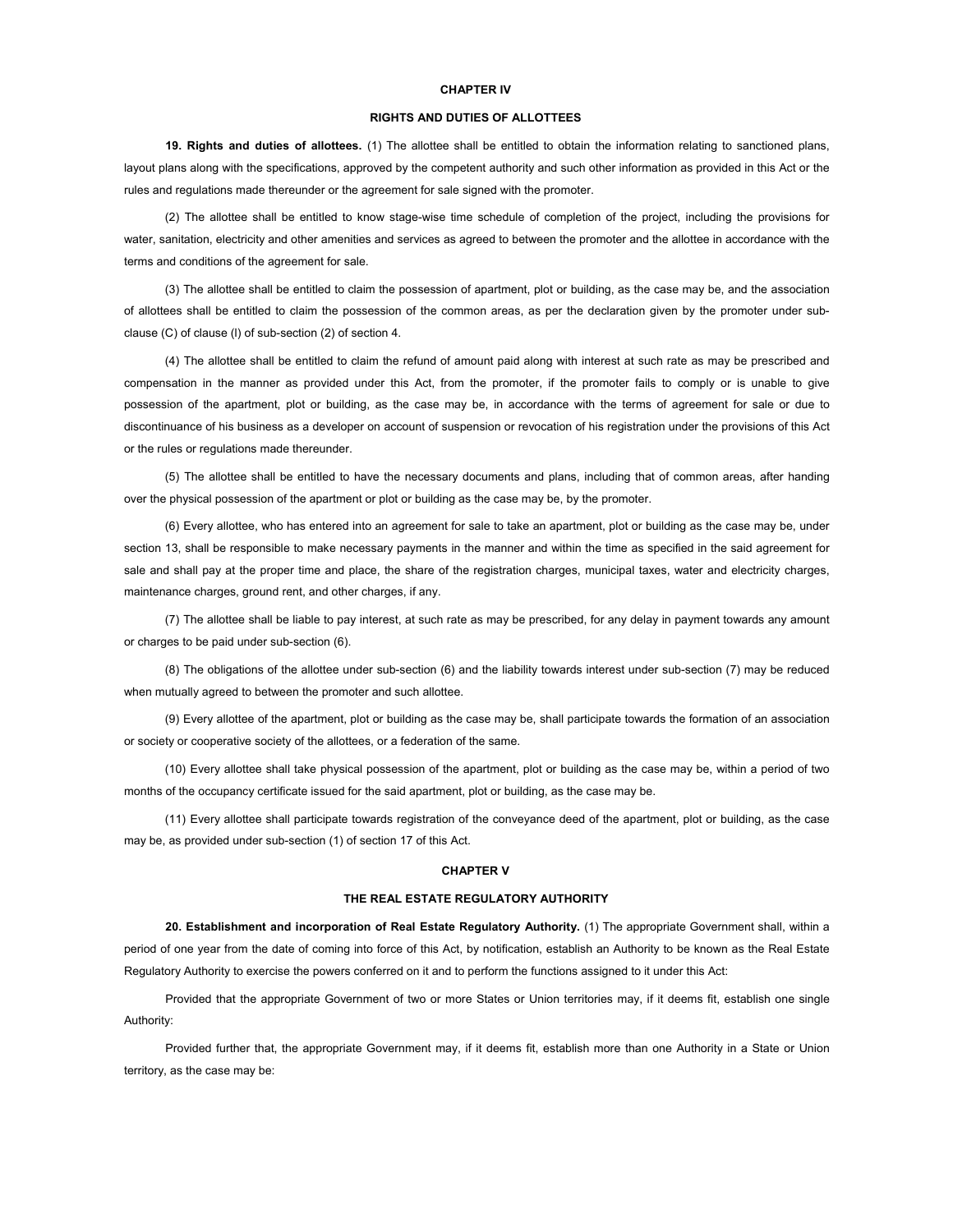Provided also that until the establishment of a Regulatory Authority under this section, the appropriate Government shall, by order, designate any Regulatory Authority or any officer preferably the Secretary of the department dealing with Housing, as the Regulatory Authority for the purposes under this Act:

Provided also that after the establishment of the Regulatory Authority, all applications, complaints or cases pending with the Regulatory Authority designated, shall stand transferred to the Regulatory Authority so established and shall be heard from the stage such applications, complaints or cases are transferred.

(2) The Authority shall be a body corporate by the name aforesaid having perpetual succession and a common seal, with the power, subject to the provisions of this Act, to acquire, hold and dispose of property, both movable and immovable, and to contract, and shall, by the said name, sue or be sued.

**21. Composition of Authority.** The Authority shall consist of a Chairperson and not less than two whole time Members to be appointed by the appropriate Government.

**22. Qualifications of Chairperson and Members of Authority.** The Chairperson and other Members of the Authority shall be appointed by the appropriate Government on the recommendations of a Selection Committee consisting of the Chief Justice of the High Court or his nominee, the Secretary of the Department dealing with Housing and the Law Secretary, in such manner as may be prescribed, from amongst persons having adequate knowledge of and professional experience of at-least twenty years in case of the Chairperson and fifteen years in the case of the Members in urban development, housing, real estate development, infrastructure, economics, technical experts from relevant fields, planning, law, commerce, accountancy, industry, management, social service, public affairs or administration:

Provided that a person who is, or has been, in the service of the State Government shall not be appointed as a Chairperson unless such person has held the post of Additional Secretary to the Central Government or any equivalent post in the Central Government or State Government:

Provided further that a person who is, or has been, in the service of the State Government shall not be appointed as a member unless such person has held the post of Secretary to the State Government or any equivalent post in the State Government or Central Government.

**23. Term of office of Chairperson and Members.** (1) The Chairperson and Members shall hold office for a term not exceeding five years from the date on which they enter upon their office, or until they attain the age of sixty-five years, whichever is earlier and shall not be eligible for re-appointment.

(2) Before appointing any person as a Chairperson or Member, the appropriate Government shall satisfy itself that the person does not have any such financial or other interest as is likely to affect prejudicially his functions as such Member.

**24. Salary and allowances payable to Chairperson and Members.** (1) The salary and allowances payable to, and the other terms and conditions of service of, the Chairperson and other Members shall be such as may be prescribed and shall not be varied to their disadvantage during their tenure.

(2) Notwithstanding anything contained in sub-sections (1) and (2) of section 23, the Chairperson or a Member, as the case may be, may,-

- (a) relinquish his office by giving in writing, to the appropriate Government, notice of not less than three months; or
- (b) be removed from his office in accordance with the provisions of section 26 of this Act.

(3) Any vacancy caused to the office of the Chairperson or any other Member shall be filled-up within a period of three months from the date on which such vacancy occurs.

**25. Administrative powers of Chairperson.** The Chairperson shall have powers of general superintendence and directions in the conduct of the affairs of Authority and he shall, in addition to presiding over the meetings of the Authority, exercise and discharge such administrative powers and functions of the Authority as may be prescribed.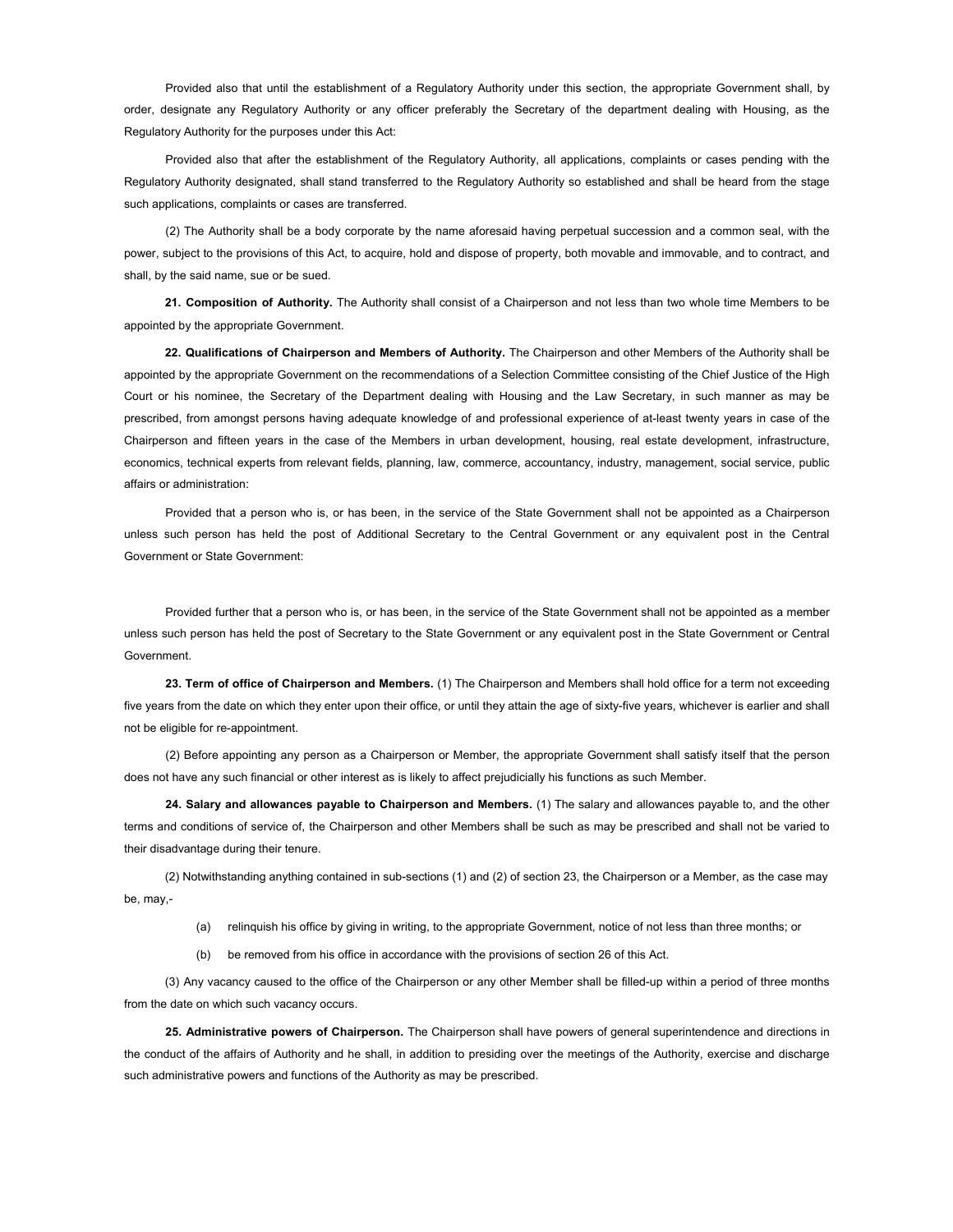**26. Removal of Chairperson and Members from office in certain circumstances.** (1) The appropriate Government may, in accordance with the procedure notified, remove from office the Chairperson or other Members, if the Chairperson or such other Member, as the case may be,-

- (a) has been adjudged as an insolvent; or
- (b) has been convicted of an offence, involving moral turpitude; or
- (c) has become physically or mentally incapable of acting as a Member; or
- (d) has acquired such financial or other interest as is likely to affect prejudicially his functions; or
- (e) has so abused his position as to render his continuance in office prejudicial to the public interest.

(2) The Chairperson or Member shall not be removed from his office on the ground specified under clause (d) or clause (e) of sub-section (1) except by an order made by the appropriate Government after an inquiry made by a Judge of the High Court in which such Chairperson or Member has been informed of the charges against him and given a reasonable opportunity of being heard in respect of those charges.

**27. Restrictions on Chairperson or Members on employment after cessation of office.** (1) The Chairperson or a Member, ceasing to hold office as such, shall not-

> (a) accept any employment in, or connected with, the management or administration of, any person or organisation which has been associated with any work under this Act, from the date on which he ceases to hold office:

Provided that nothing contained in this clause shall apply to any employment under the appropriate Government or a local authority or in any statutory authority or any corporation established by or under any Central, State or provincial Act or a Government Company, as defined under clause (45) of section 2 of the Companies Act, 2013, (18 of 2013) which is not a promoter as per the provisions of this Act;

- (b) act, for or on behalf of any person or organisation in connection with any specific proceeding or transaction or negotiation or a case to which the Authority is a party and with respect to which the Chairperson or such Member had, before cessation of office, acted for or provided advice to, the Authority;
- (c) give advice to any person using information which was obtained in his capacity as the Chairperson or a Member and being unavailable to or not being able to be made available to the public;
- (d) enter into a contract of service with, or accept an appointment to a board of directors of, or accept an offer of employment with, an entity with which he had direct and significant official dealings during his term of office as such.

(2) The Chairperson and Members shall not communicate or reveal to any person any matter which has been brought under his consideration or known to him while acting as such.

**28. Officers and other employees of Authority.** (1) The appropriate Government may, in consultation with the Authority appoint such officers and employees as it considers necessary for the efficient discharge of their functions under this Act who would discharge their functions under the general superintendence of the Chairperson.

(2) The salary and allowances payable to, and the other terms and conditions of service of, the officers and of the employees of the Authority appointed under sub-section (1) shall be such as may be prescribed.

**29. Meetings of Authority.** (1) The Authority shall meet at such places and times, and shall follow such rules of procedure in regard to the transaction of business at its meetings, (including quorum at such meetings), as may be specified by the regulations made by the Authority.

(2) If the Chairperson for any reason, is unable to attend a meeting of the Authority, any other Member chosen by the Members present amongst themselves at the meeting, shall preside at the meeting.

(3) All questions which come up before any meeting of the Authority shall be decided by a majority of votes by the Members present and voting, and in the event of an equality of votes, the Chairperson or in his absence, the person presiding shall have a second or casting vote.

(4) The questions which come up before the Authority shall be dealt with as expeditiously as possible and the Authority shall dispose of the same within a period of sixty days from the date of receipt of the application: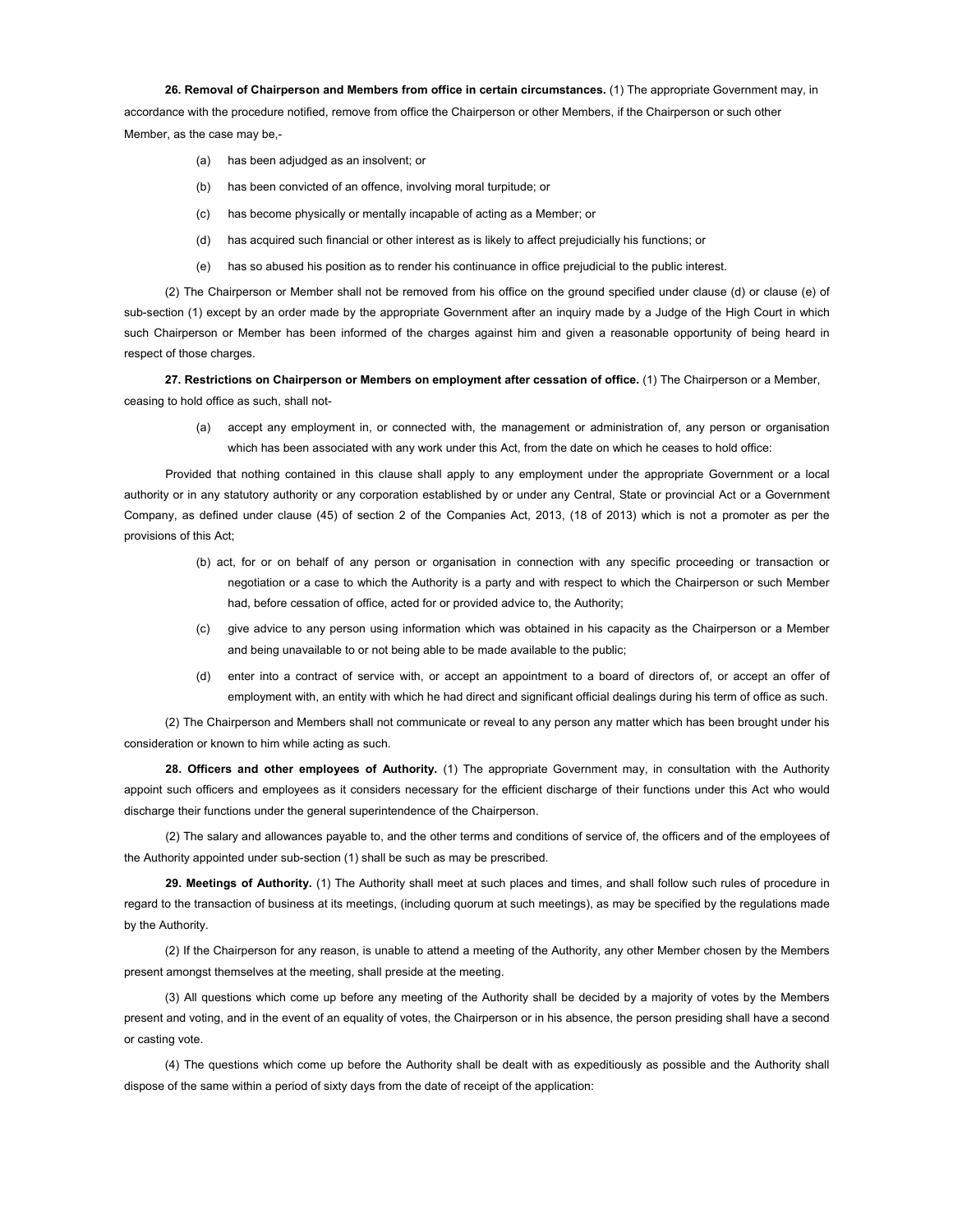Provided that where any such application could not be disposed of within the said period of sixty days, the Authority shall record its reasons in writing for not disposing of the application within that period.

**30. Vacancies, etc., not to invalidate proceeding of Authority.** No act or proceeding of the Authority shall be invalid merely by reason of¬

- (a) any vacancy in, or any defect in the constitution of, the Authority; or
- (b) any defect in the appointment of a person acting as a Member of the Authority; or
- (c) any irregularity in the procedure of the Authority not affecting the merits of the case.

**31. Filing of complaints with the Authority or the adjudicating officer.** (1) Any aggrieved person may file a complaint with the Authority or the adjudicating officer, as the case may be, for any violation or contravention of the provisions of this Act or the rules and regulations made thereunder against any promoter allottee or real estate agent, as the case may be.

Explanation.-For the purpose of this sub-section "person" shall include the association of allottees or any voluntary consumer association registered under any law for the time being in force.

(2) The form, manner and fees for filing complaint under sub-section (1) shall be such as may be specified by regulations.

**32. Functions of Authority for promotion of real estate sector.** The Authority shall in order to facilitate the growth and promotion of a healthy, transparent, efficient and competitive real estate sector make recommendations to the appropriate Government of the competent authority, as the case may be, on,-

- (a) protection of interest of the allottees, promoter and real estate agent;
- (b) creation of a single window system for ensuring time bound project approvals and clearances for timely completion of the project;
- (c) creation of a transparent and robust grievance redressal mechanism against acts of ommission and commission of competent authorities and their officials;
- (d) measures to encourage investment in the real estate sector including measures to increase financial assistance to affordable housing segment;
- (e) measures to encourage construction of environmentally sustainable and affordable housing, promoting standardisation and use of appropriate construction materials, fixtures, fittings and construction techniques;
- (f) measures to encourage grading of projects on various parameters of development including grading of promoters;
- (g) measures to facilitate amicable conciliation of disputes between the promoters and the allottees through dispute settlement forums set up by the consumer or promoter associations;
- (h) measures to facilitate digitization of land records and system towards conclusive property titles with title guarantee;
- (i) to render advice to the appropriate Government in matters relating to the development of real estate sector;
- (j) any other issue that the Authority may think necessary for the promotion of the real estate sector.

**33. Advocacy and awareness measures.** (1) The appropriate Government may, while formulating a policy on real estate sector (including review of laws related to real estate sector) or any other matter, make a reference to the Authority for its opinion on possible effect, of such policy or law on real estate sector and on the receipt of such a reference, the Authority shall within a period of sixty days of making such reference, give its opinion to the appropriate Government which may therafter take further action as it deems fit.

(2) The opinion given by the Authority under sub-section (1) shall not be binding upon the appropriate Government in formulating such policy or laws.

(3) The Authority shall take suitable measures for the promotion of advocacy, creating awareness and imparting training about laws relating to real estate sector and policies.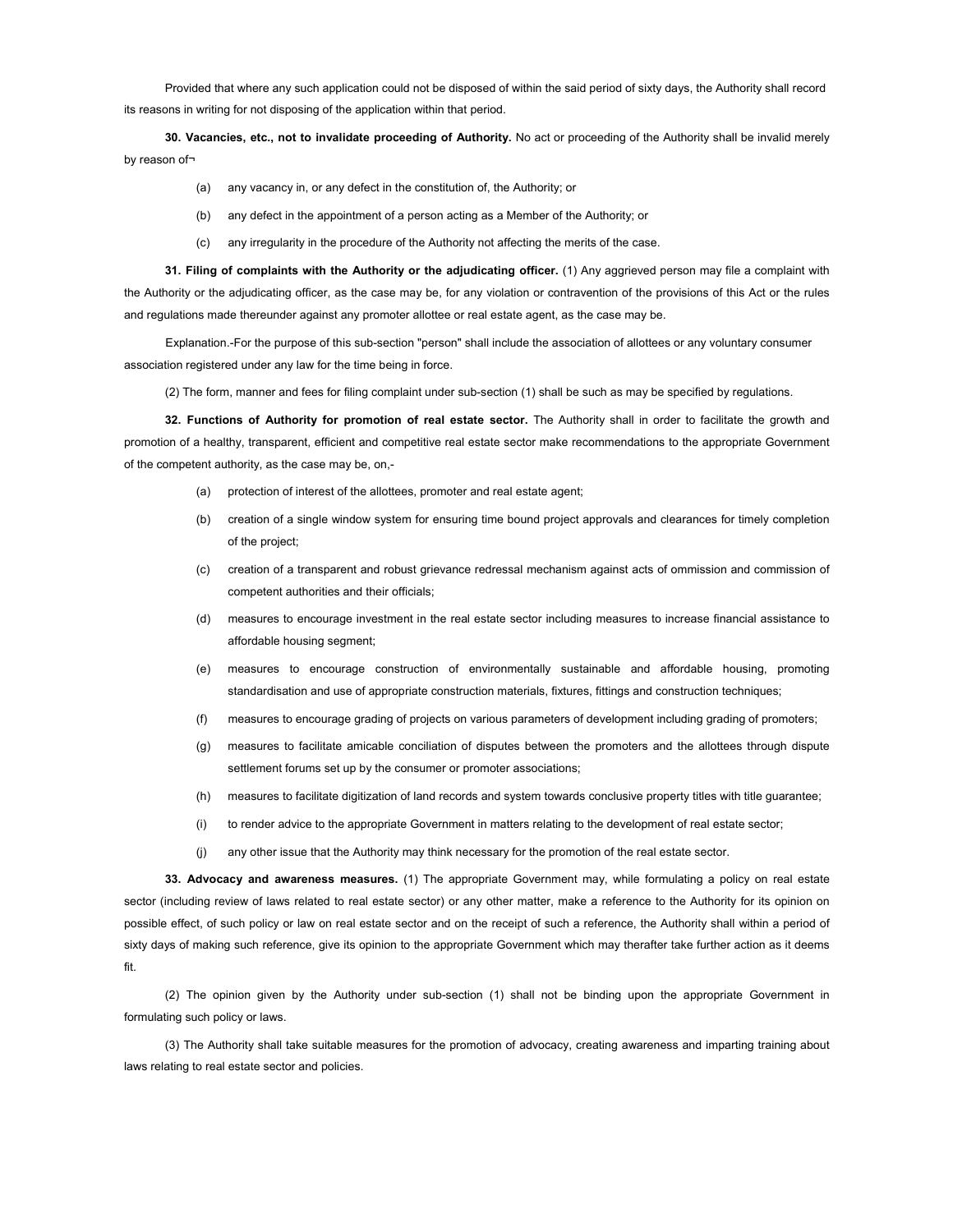**34. Functions of Authority.** The functions of the Authority shall include-

- to register and regulate real estate projects and real estate agents registered under this Act;
- (b) to publish and maintain a website of records, for public viewing, of all real estate projects for which registration has been given, with such details as may be prescribed, including information provided in the application for which registration has been granted:
- (c) to maintain a database, on its website, for public viewing, and enter the names and photographs of promoters as defaulters including the project details, registration for which has been revoked or have been penalised under this Act, with reasons therefor, for access to the general public;
- (d) to maintain a database, on its website, for public viewing, and enter the names and photograhps of real estate agents who have applied and registered under this Act, with such details as may be prescribed, including those whose registration has been rejected or revoked;
- (e) to fix through regulations for each areas under its jurisdiction the standard fees to be levied on the allottees or the promoter or the real estate agent, as the case maybe;
- (f) to ensure compliance of the obligations cast upon the promoters, the allottees and the real estate agents under this Act and the rules and regulations made thereunder;
- (g) to ensure compliance of its regulations or orders or directions made in exercise of its powers under this Act;
- (h) to perform such other functions as may be entrusted to the Authority by the appropriate Government as may be necessary to carry out the provisions of this Act.

**35. Powers of Authority to call for information, conduct investigations.** (1) Where the Authority considers it expedient to do so, on a complaint or suo motu, relating to this Act or the rules of regulations made thereunder, it may, by order in writing and recording reasons therefor call upon any promoter or allottee or real estate agent, as the case may be, at any time to furnish in writing such information or explanation relating to its affairs as the Authority may require and appoint one or more persons to make an inquiry in relation to the affairs of any promoter or allottee or the real estate agent, as the case maybe.

(2) Notwithstanding anything contained in any other law for the time being in force, while exercising the powers under subsection (1), the Authority shall have the same powers as are vested in a civil court under the Code of Civil Procedure, 1908 (5 of 1908) while trying a suit, in respect of the following matters, namely:-

- (i) the discovery and production of books of account and other documents, at such place and at such time as may be specified by the Authority;
- (ii) summoning and enforcing the attendance of persons and examining them on oath;
- (iii) issuing commissions for the examination of witnesses or documents;
- (iv) any other matter which may be perscribed.

**36. Power to issue interim orders.** Where during an inquiry, the Authority is satisfied that an act in contravention of this Act, or the rules and regulations made thereunder, has been committed and continues to be committed or that such act is about to be committed, the Authority may, by order, restrain any promoter, allottee or real estate agent from carrying on such act until the conclusion of such inquiry of until further orders, without giving notice to such party, where the Authority deems it necessary.

**37. Powers of Authority to Issue directions.** The Authority may, for the purpose of discharging its functions under the provisions of this Act or rules or regulations made thereunder, issue such directions from time to time, to the promoters or allottees or real estate agents, as the case may be, as it may consider necessary and such directions shall be binding on all concerned.

**38. Powers of Authority.** (1) The Authority shall have powers to impose penalty or interest, in regard to any contravention of obligations cast upon the promoters, the allottees and the real estate agents, under this Act or the rules and the regulations made thereunder.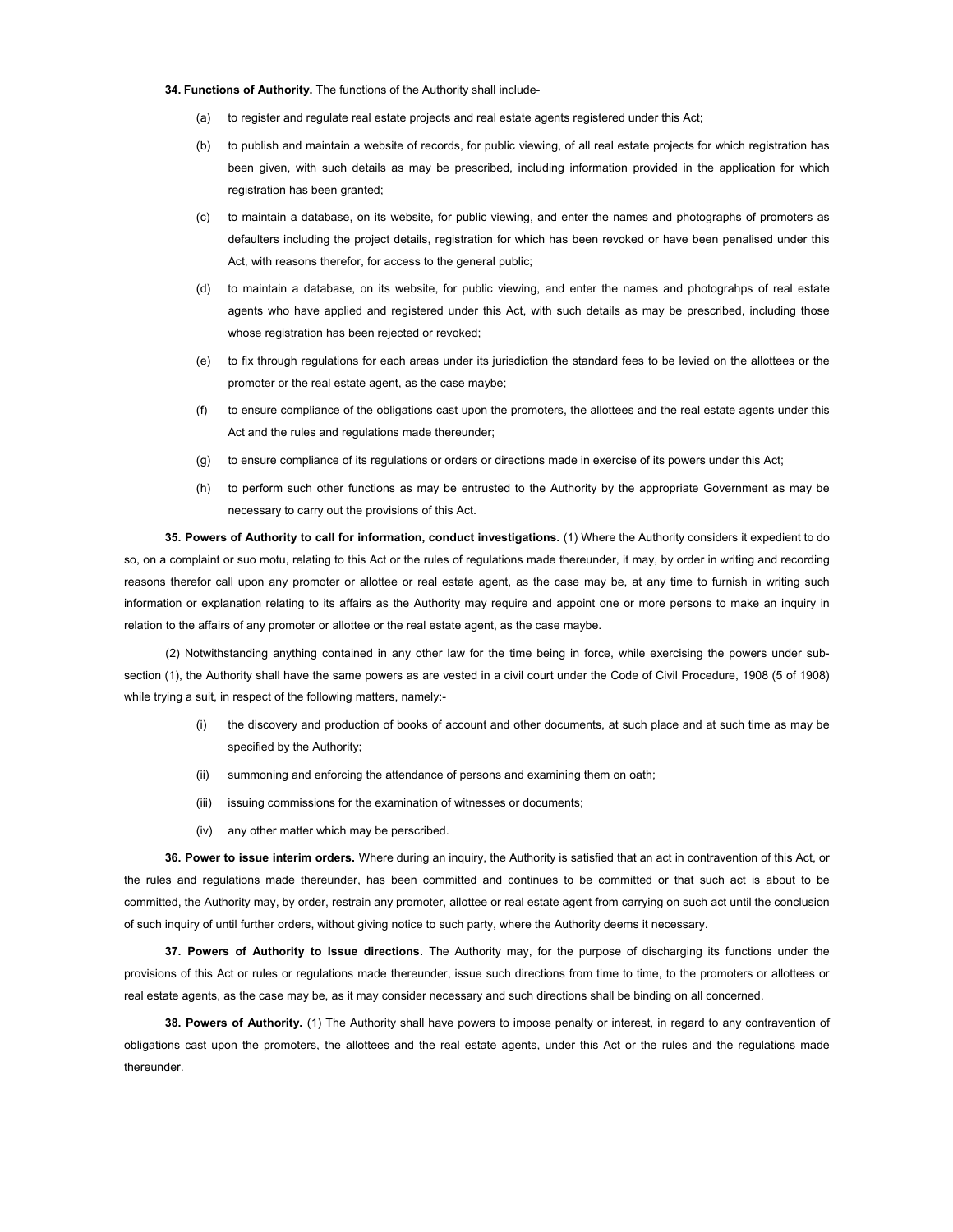(2) The Authority shall be guided by the principles of natural justice and, subject to the other provisions of this Act and the rules made thereunder, the Authority shall have powers to regulate its own procedure.

(3) Where an issue is raised relating to agreement, action, omission, practice or procedure that-

- (a) has an appreciable prevention, restriction or distortion of competition in connection with the development of a real estate project; or
- (b) has effect of market power of monopoly situation being abused for affecting interest of allottees adversely,

then the Authority, may suo motu, make reference in respect of such issue to the Competition Commission of India.

**39. Rectification of orders.** The Authority may, at any time within a period of two years from the date of the order made under this Act, with a view to rectifying any mistake apparent from the record, amend any order passed by it, and shall make such amendment, if the mistake is brought to its notice by the parties:

Provided that no such amendment shall be made in respect of any order against which an appeal has been preferred under this Act:

Provided further that the Authority shall not, while rectifying any mistake apparent from record, amend substantive part of its order passed under the provisions of this Act.

**40. Recovery of interest or penalty or compensation and enforcement of order, etc.** (1) If a promoter or an allottee or a real estate agent, as the case may be, fails to pay any interest or penalty or compensation imposed on him, by the adjudicating officer or the Regulatory Authority or the Appellate Authority, as the case may be, under this Act or the rules and regualtions made thereunder, it shall be recoverable from such promoter or allottee or real estate agent, in such manner as may be prescribed as an arrears of land revenue.

(2) If any adjudicating officer or the Regulatory Authority or the Appellate Tribunal, as the case may be, issues any order or directs any person to do any act, or refrain from doing any act, which it is empowered to do under this Act or the rules or regulations made thereunder, then in case of failure by any person to comply with such order or direction, the same shall be enforced, in such manner as may be prescribed.

## **CHAPTER VI**

#### **CENTRAL ADVISORY COUNCIL**

**41. Establishment of Central Advisory Council.** (1) The Central Government may, by notification, establish with effect from such Establishment date as it may specify in such notification, a Council to be known as the Central Advisory Council.

(2) The Minister to the Government of India in charge of the Ministry of the Central Government dealing with Housing shall be the ex officio Chairperson of the Central Advisory Council.

(3) The Central Advisory Council shall consist of representatives of the Ministry of Finance, Ministry of Industry and Commerce, Ministry of Urban Development, Ministry of Consumer Affairs, Minstry of Corporate Affairs, Ministry of Law and Justice, Niti Aayog, National Housing Bank, Housing and Urban Development Corporation, five representatives of State Governments to be selected by rotation, five representatives of the Real Estate Regulatory Authorities to be selected by rotation, and any other Central Government department as notified.

(4) The Central Advisory Council shall also consist of not more than ten Members to represent the interests of real estate industry, consumers, real estate agents, construction labourers, non-governmental organisations and academic and research bodies in the real estate sector.

**42. Functions of Central Advisory Council.** (1) The functions of the Central Advisory Council shall be to advise and recommend the Central Government -

- (a) on all matters concerning the implementation of this Act;
- (b) on major questions of policy;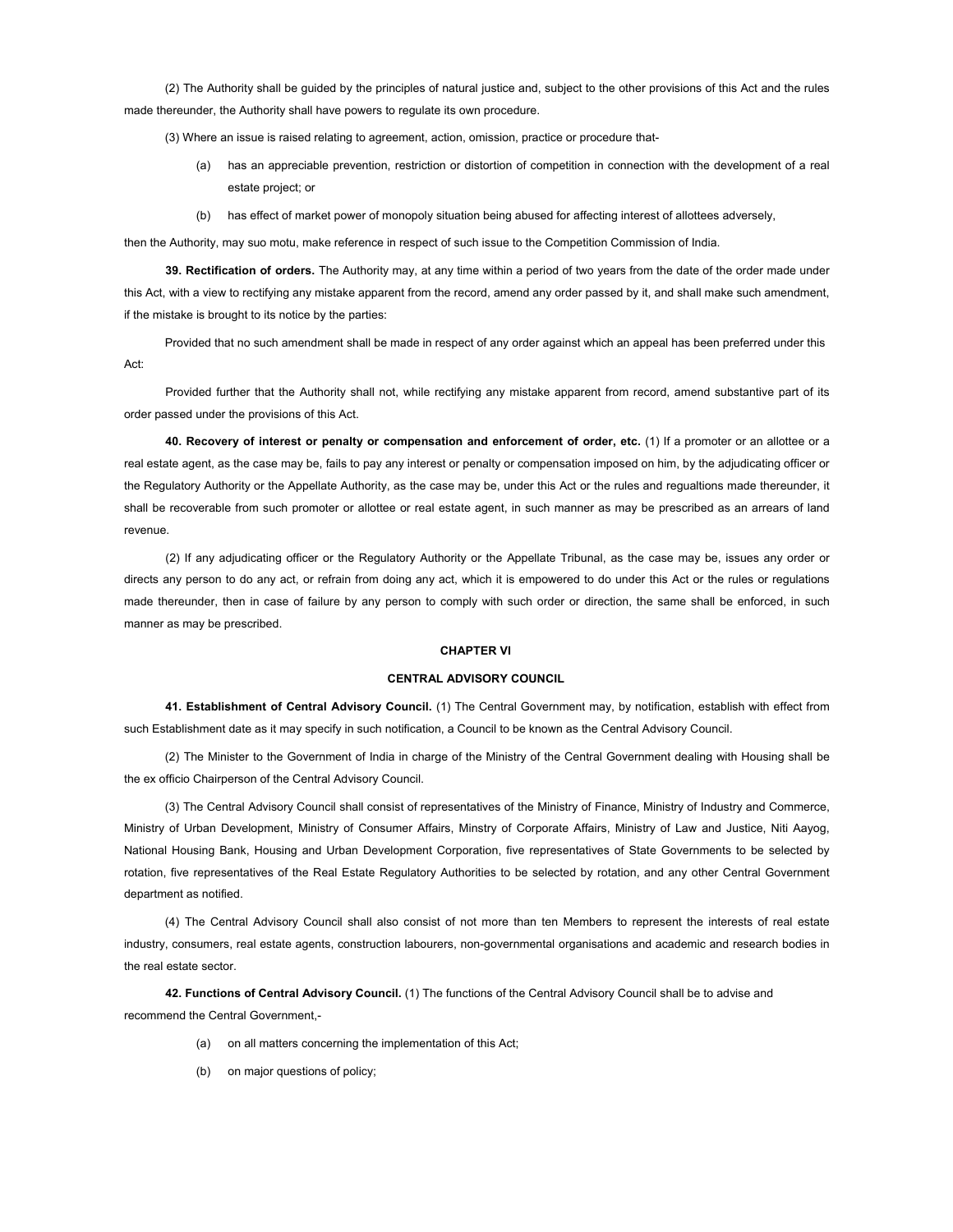- (c) towards protection of consumer interest;
- (d) to foster the growth and development of the real estate sector;
- (e) on any other matter as may be assigned to it by the Central Government. (2) The Central Government may specify the rules to give effect to the recommendations of the Central Advisory Council on matters as provided under subsection (1).

## **CHAPTER VII**

### **THE REAL ESTATE APPELLATE TRIBUNAL**

**43. Establishment of Real Estate Appellate Tribunal.** (1) The appropriate Government shall, within a period of one year from the date of coming into force of this Act, by notification, establish an Appellate Tribunal to be known as the - (name of the State/Union territory) Real Estate Appellate Tribunal.

(2) The appropriate Government may, if it deems necessary, establish one or more benches of the Appellate Tribunal, for various jurisdictions, in the State or Union territory, as the case may be.

(3) Every bench of the Appellate Tribunal shall consist of at least one Judicial Member and one Administrative to Technical Member.

(4) The appropriate Government of two or more States or Union territories may, if it deems fit, establish one single Appellate Tribunal:

Provided that, until the establishment of an Appellate Tribunal under this section, the appropriate Government shall designate, by order, any Appellate Tribunal Functioning under any law for the time being in force, to be the Appellate Tribunal to hear appeals under the Act:

Provided further that after the Appellate Tribunal under this section is established, all matters pending with the Appellate Tribunal designated to hear appeals, shall stand transferred to the Appellate Tribunal so established and shall be heard from the stage such appeal is transferred.

(5) Any person aggrieved by any direction or decision or order made by the Authority or by an adjudicating officer under this Act may prefer an appeal before the Appellate Tribunal having jurisdiction over the matter:

Provided that where a promoter files an appeal with the Appellate Tribunal, it shall not be entertatined, without the promoter first having deposited with the Appellate Tribunal atleast thirty per cent. of the penalty, or such higher percentage as may be determined by the Appellate Tribunal, or the total amount to be paid to the allottee including interest and compensation imposed on him, if any, or with both, as the case may be, before the said appeal is heard.

Explanation.-For the purpose of this sub-section "person" shall include the association of allottees or any voluntary consumer association registered under any law for the time being in force.

**44. Application for settlement of disputes and appeals to Appellate Tribunal.** (1) The appropriate Government or the competent authority or any person aggrieved by any direction or order or decision of the Authority or the adjudicating officer may prefer an appeal to the Appellate Tribunal.

(2) Every appeal made under sub-section (1) shall be preferred within a period of sixty days from the date on which a copy of the direction or order or decision made by the Authority or the adjudicating officer is received by the appropriate Government or the competent authority or the aggrieved person and it shall be in such form and accompanied by such fee, as may be prescribed:

Provided that the Appellate Tribunal may entertain any appeal after the expiry of sixty days if it is satisfied that there was sufficient cause for not filling it within that period.

(3) On receipt of an appeal under sub-section (1), the Appellate Tribunal may after giving the parties an opportunity of being heard, pass such orders, including interim orders, as it thinks fit.

(4) The Appellate Tribunal shall send a copy of every order made by it to the parties and to the Authority or the adjudicating officer, as the case may be.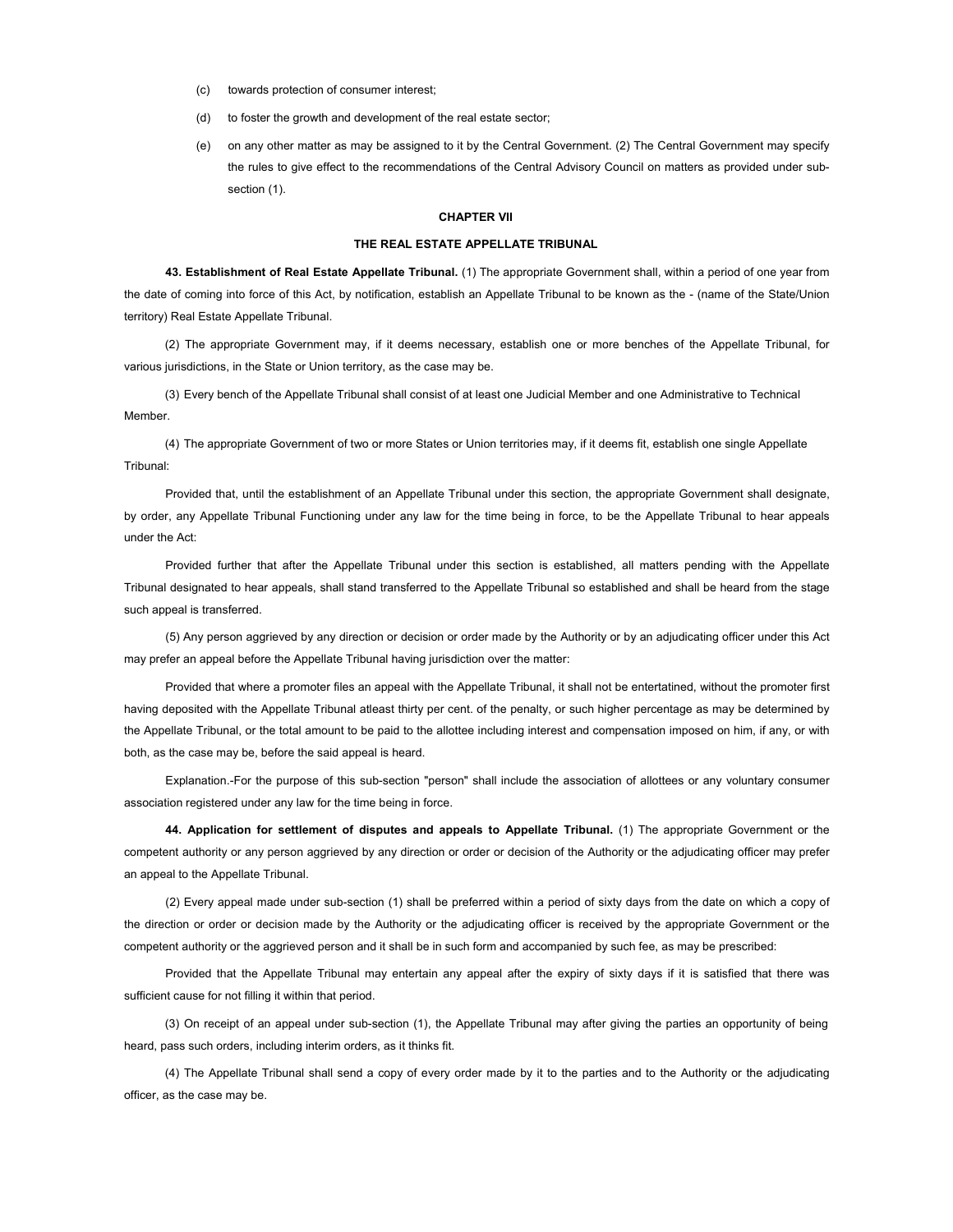(5) The appeal preferred under sub-section (1), shall be dealt with by it as expeditiously as possible and endeavour shall be made by it to dispose of the appeal within a period of sixty days from the date of receipt of appeal:

Provided that where any such appeal could not be disposed of within the said period of sixty days, the Appellate Tribunal shall record its reasons in writing for not disposing of the appeal within that period.

(6) The Appellate Tribunal may, for the purpose of examining the legality or propriety or correctness of any order or decision of the Authority or the adjudicating officer, on its own motion or otherwise, call for the records relevant to deposing of such appeal and make such orders as it thinks fit.

**45. Composition of Appellate Tribunal.** The Appellate Tribunal shall consist of a Chairperson and not less than two whole time Members of which one shall be a Judicial member and other shall be a Technical or Administrative Member, to be appointed by the appropriate Government.

Explanation.-For the purposes of this Chapter,-

- (i) "Judicial Member" means a Member of the Appellate Tribunal appointed as such under clause (b) of sub-section (1) of section 46;
- (ii) "Technical or Administrative Member" means a Member of the Appellate Tribunal appointed as such under clause (c) of sub-section (1) of section 46.

**46. Qualifications for appointment of Chairperson and Members.** (1) A person shall not be qualified for appointment as the Chairperson or a Member of the Appellate Tribunal unless he,-

- (a) in the case of Chairperson, is or has been a Judge of a High Court; and
- (b) in the case of a Judicial Member he has held a judicial office in the territory of India for at least fifteen years or has been a member of the Indian Legal Service and has held the post of Additional Secretary of that service or any equivalent post, or has been an advocate for at least twenty years with experience in dealing with real estate matters; and
- (c) in the case of a Technical or Administrative Member, he is a person who is well-versed in the field of urban development, housing, real estate development, infrastructure, economics, planning, law, commerce, accountancy, industry, management, public affairs or administration and possesses experience of at least twenty years in the field or who has held the post in the Central Government, or a State Government equivalent to the post of Additional Secretary to the Government of India or an equivalent post in the Central Government or an equivalent post in the State Government.

(2) The Chairperson of the Appellate Tribunal shall be appointed by the appropriate Government in consultation with the Chief Justice of High Court or his nominee.

(3) The judicial Members and Technical or Administrative Members of the Appellate Tribunal shall be appointed by the appropriate Government on the recommendations of a Selection Committee consisting of the Chief Justice of the High Court or his nominee, the Secretary of the Department handling Housing and the Law Secretary and in such manner as may be prescribed.

**47. Term of office of Chairperson and Members.** (1) The Chairperson ofthe Appellate Tribunal or a Member ofthe Appellate Tribunal shall hold office, as such for a term not exceeding five years from the date on which he enters upon his office, but shall not be eligible for re-appointment:

Provided that in case a person, who is or has been a Judge of a High Court, has been appointed as Chairperson of the Tribunal, he shall not hold office after he has attained the age of sixty-seven years:

Provided further that no Judicial Member or Technical or Administrative Member shall hold office after he has attained the age of sixty-five years.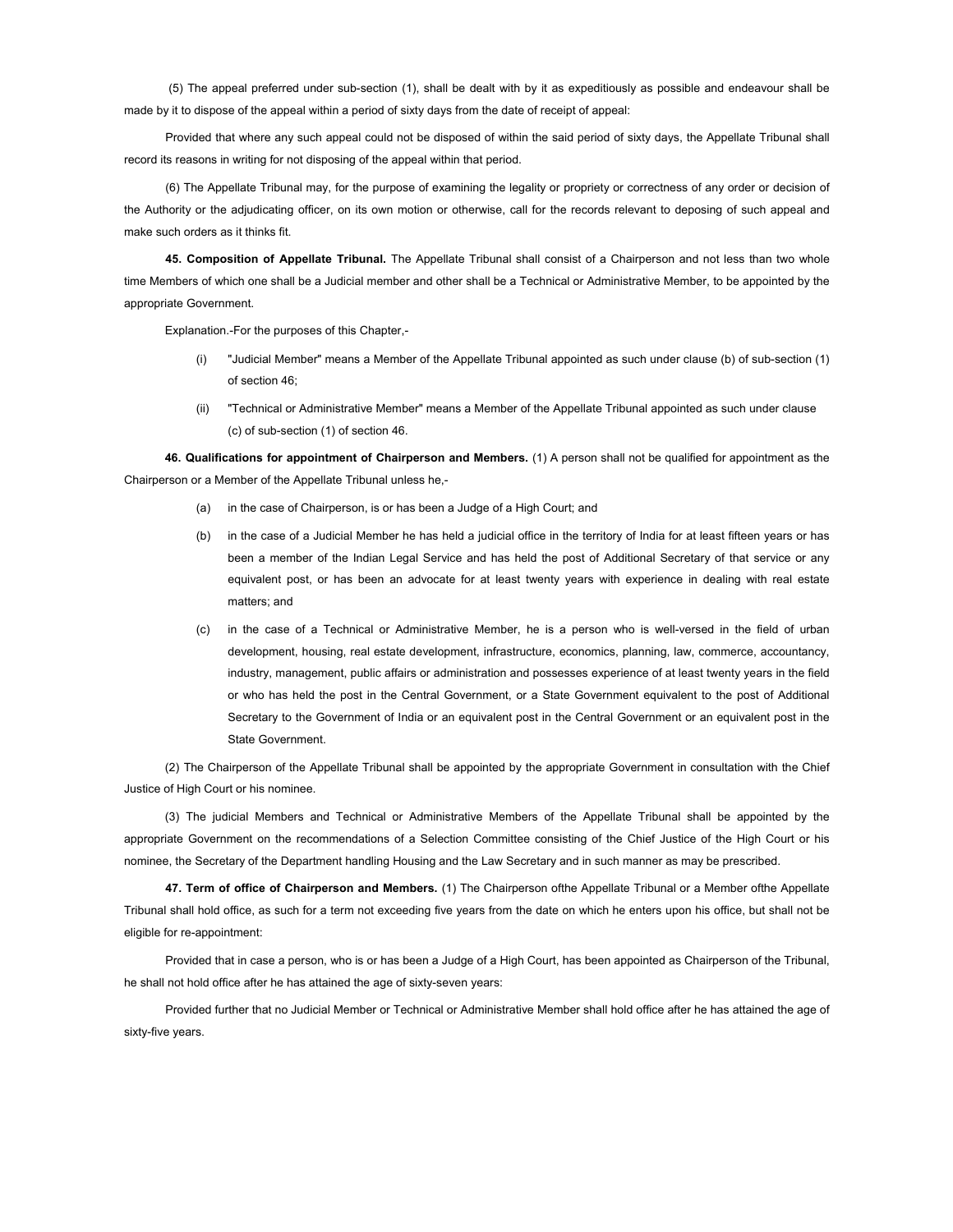(2) Before appointing any person as Chairperson or Member, the appropriate Government shall satisfy itself that the person does not have any such financial or other interest, as is likely to affect prejudicially his functions as such member.

**48. Salary and allowances payable to Chairperson and Members.** (1) The salary and allowances payable to, and the other terms and conditions of service of, the Chairperson and other Members shall be such as may be prescribed and shall not be varied to their disadvantage during their tenure.

(2) Notwithstanding anything contained in sub-sections (1) and (2) of section 47, the Chairperson or a Member, as the case may be, may:-

- (a) relinquish his office by giving in writing to the appropriate Government a notice of not less than three months;
- (b) be removed from his office in accordance with the provisions of section 49.

(3) A vacancy caused to the office of the Chairperson or any other Member, as the case may be, shall be filled-up within a period of three months from the date on which such vacancy occurs.

**49. Removal of Chairperson and Member from office in certain circumstances.** (1) The appropriate Government may, in consultation with the Chief Justice of the High Court, remove from office of the Chairperson or any judicial Member or Technical or Administrative Member of the Appellate Tribunal, who-

- (a) has been adjudged as an insolvent; or
- (b) has been convicted of an offence which, in the opinion of the appropriate Government involves moral turpitude; or
- (c) has become physically or mentally incapable; or
- (d) has acquired such financial or other interest as is likely to affect prejudicially his functions; or
- (e) has so abused his position as to render his continuance in office prejudicial to the public interest.

(2) The Chairperson or Judicial member or Technical or Administrative Member shall not be removed from his office except by an order made by the appropriate Government after an inquiry made by the Judge of the High Court in which such Chairperson or Judicial member or Technical or Administrative Member has been informed of the charges against him and given a reasonable opportunity of being heard in respect of those charges.

(3) The appropriate Government may suspend from the office of the Chairperson or Judicial member or Technical or Administrative Member in respect of whom a reference of conducting an inquiry has been made to the Judge of the High Court under sub-section (2), until the appropriate Government passes an order on receipt of the report of inquiry made by the Judge of the High Court on such reference.

(4) The appropriate Government may, by rules, regulate the procedure for inquiry referred to in sub-section (2).

**50. Restrictions on Chairperson or Judicial Member or Technical or Administrative Member on employment after cessation of office.** (1) The Chairperson or Judicial Member or Technical or Administrative Member, ceasing to hold office as such shall not:-

> (a) Accept any employment in, or connected with, the management or administration of, any person or organisation which has been associated with any work under this Act, from the date on which he ceases to hold office:

Provided that nothing contained in this clause shall apply to any employment under the appropriate Government or a local authority or in any statutory authority or any corporation established by or under any Central, State of provincial Act or a Government Company as defined under clause (45) of section 2 of the Companies Act, 2013, (18 of 2013) which is not a promoter as per the provisions of this Act;

- (b) act, for or on behalf of any person or organisation in connection with any specific proceeding or transaction or negotiation or a case to which the Authority is a party and with respect to which the Chairperson or Judicial Member or Technical or Administrative Member had, before cessation of office, acted for or provided advice to, the Authority;
- (c) give advice to any person using information which was obtained in his capacity as the Chairperson or Judicial Member or Technical or Administrative Member and being unavailable to or not being able to be made available to the public;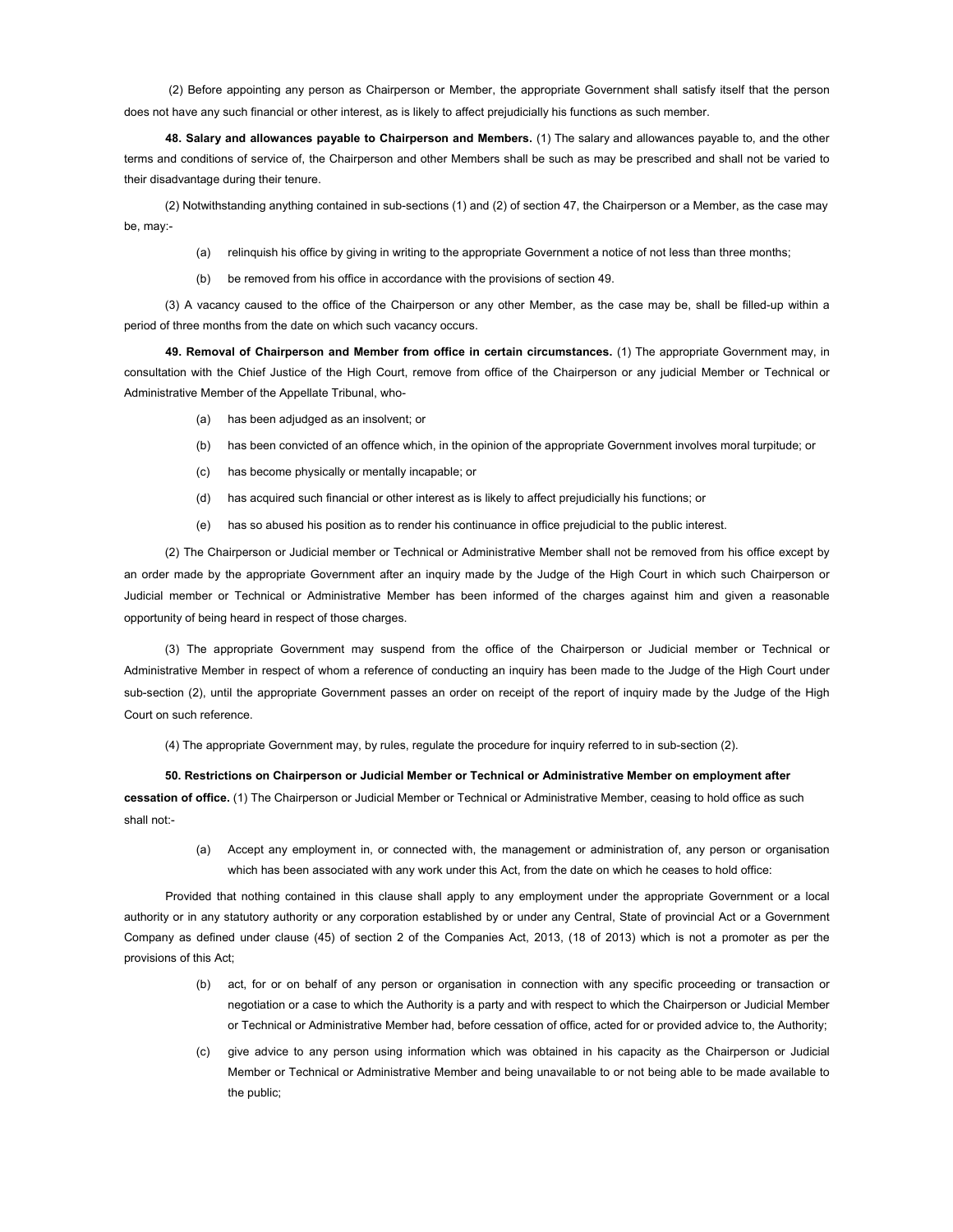(d) enter into a contrat of service with, or accept an appointment to a board of directors of, or accept an offer of employment with, an entity with which he had direct and significant official dealings during his term of office as such.

(2) The Chairperson or Judicial Member or Technical or Administrative Member shall not communicate or reveal to any person any matter which has been brought under his consideration or known to him while acting as such.

**51. Officers and other employees of Appellate Tribunal.** (1) The appropriate Government shall provide the Appellate Tribunal with such officers and employees as it may deem fit.

(2) The officers and employees of the Appellate Tribunal shall discharge their functions under the general superintendence of its Chairperson.

(3) The salary and allowances payable to, and the other terms and conditions of service of, the officers and employees of the Appellate Tribunal shall be such as may be prescribed.

**52. Vacancies.** If, for reason other than temporary absence, any vacancy occurs in the office of the Chairperson or a Member of the Appellate Tribunal, the appropriate Government shall appoint another person in accordance with the provisions of this Act to fill the vacancy and the proceedings may be continued before the Appellate Tribunal from the stage at which the vacancy is filled.

**53. Powers of Tribunal.** (1) The Appellate Tribunal shall not be bound by the procedure laid down by the Code of Civil Procedure, 1908 (5 of 1908) but shall be guided by the principles of natural justice.

(2) Subject to the provisions of this Act, the Appellate Tribunal shall have power to regulate its own procedure.

(3) The Appellate Tribunal shall also not be bound by the rules of evidence contained in the Indian Evidence Act, 1872. (1 of 1872)

(4) The Appellate Tribunal shall have, for the purpose of discharging its functions under this Act, the same powers as are vested in a civil court under the Code of Civil Procedure, 1908 (5 of 1908) in respect of the following matters, namely:-

- (a) summoning and enforcing the attendance of any person and examining him on oath;
- (b) requiring the discovery and production of documents;
- (c) receiving evidence on affidavits;
- (d) issuing commissions for the examinations of witnesses or documents;
- (e) reviewing its decisions;
- (f) dismissing an application for default or directing it ex parte; and
- (g) any other matter which may be prescribed.

(5) All proceedings before the Appellate Tribunal shall be deemed to be judicial proceedings within the meaning of sections 193, 219 and 228 for the purposes of section 196 (45 of 1860) of the Indian Penal Code, and the Appellate Tribunal shall be deemed to be civil court for the purposes of section 195 and Chapter XXVI of the Code of Criminal Procedure, 1973. (2 of 1974)

**54. Administrative powers of Chairperson of Appellate Tribunal.** The Chairperson shall have powers of general superintendence and direction in the conduct of the affairs of Appellate Tribunal and he shall, in addition to presiding over the meetings of the Appellate Tribunal exercise and discharge such administrative powers and functions of the Appellate Tribunal as may be prescribed.

**55. Vacancies, etc., not to invalidate proceeding of Appellate Tribunal.** No act or proceeding of the Appellate Tribunal shall be invalid merely by reason of-

- (a) any vacancy in, or any defect in the constitution of, the Appellate Tribunal, or
- (b) any defect in the appointment of a person acting as a Member of the Appellate Tribunal; or
- (c) Any irregularity in the procedure of the Appellate Tribunal not affecting the merits of the case.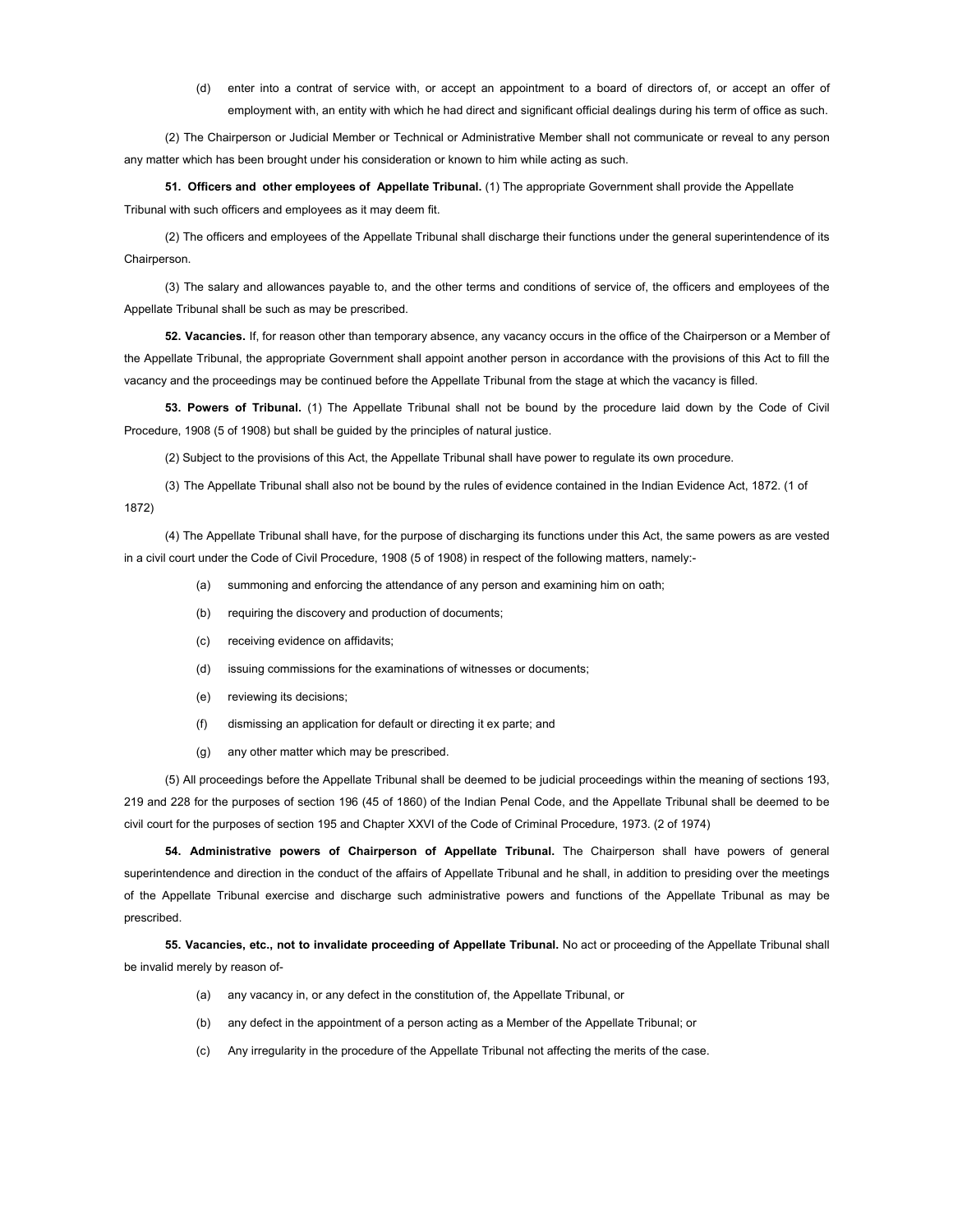**56. Right to legal representation.** The applicant or appellant may either appear in person or authorise one or more chartered accountants or company secretaries or cost accountants or legal practitioners or any of its officers to present his or its case before the Appellate Tribunal or the Regulatory Authority or the adjudicating officer, as the case may be.

Explanation.-For the purposes of this section,-

- (a) "chartered accountant" means a chartered accountant as defined in clause (b) of sub-section (1) of section 2 of the Chartered Accountants Act, 1949 (38 of 1949) or any other law for the time being in force and who has obtained a certificate of practice under sub-section (1) of section 6 of that Act;
- (b) "company secretary" means a company secretary as defined in clause (c) of sub-section (1) of section 2 of the Company Secretaries Act, 1980 (56 of 1980) or any other law for the time being in force and who has obtained a certificate of practice under sub-section (1) of section 6 of that Act;
- (c) "cost accountant" means a cost accountant as defined in clause (b) of sub-section (1) of section 2 of the Cost and Works Accountants Act, 1959 (23 of 1959) or any other law for the time being in force and who has obtained a certificate of practice under sub-section (1) of section 6 of that Act;
- (d) "legal practitioner" means an advocate, vakil or an attorney of any High Court, and includes a pleader in practice.

**57. Orders passed by Appellate Tribunal to be executable as a decree.** (1) Every order made by the Appellate Tribunal under this Act shall be executable by the Appellate Tribunal as a decree of civil court, and for this purpose, the Appellate Tribunal shall have all the powers of a civil court.

(2) Notwithstanding anything contained in sub-section (1), the Appellate Tribunal may transmit any order made by it to a civil court having local jurisdiction and such civil court shall execute the order as if it were a decree made by the court.

**58. Appeal to High Court.** (1) Any person aggrieved by any decision or order of the Appellate Tribunal, may, file an appeal to the High Court, within a period of sixty days from the date of communication of the decision or order of the Appellate Tribunal, to him, on anyone or more of the grounds specified in section 100 of the Code of Civil Procedure, 1908: (5 of 1908)

Provided that the High Court may entertain the appeal after the expiry of the said period of sixty days, if it is satisfied that the appellant was prevented by sufficient cause from preferring the appeal in time.

Explanation.- The expression "High Court" means the High Court of a State or Union territory where the real estate project is situated.

(2) No appeal shall lie against any decision or order made by the Appellate Tribunal with the consent of the parties.

## **CHAPTER VIII**

## **OFFENCES, PENALTIES AND ADJUDICATION**

**59. Punishment for non-registration under section 3.** (1) If any promoter contravenes the provisions of section 3, he shall be liable to a penalty which may extend up to ten per cent. of the estimated cost of the real estate project as determined by the Authority.

(2) If any promoter does not comply with the orders, decisions or directions issued under sub-section (1) or continues to violate the provisions of section 3, he shall be punishable with imprisonment for a term which may extend up to three years or with fine which may extend up to a further ten per cent. of the estimated cost of the real estate project, or with both.

**60. Penalty for contravention of section 4.** If any promoter provides false information or contravenes the provisions of section 4, he shall be liable to a penalty which may extend up to five per cent. of the estimated cost of the real estate project, as determined by the Authority.

**61. Penalty for contravention of other provisions of this Act.** If any promoter contravenes any other provisions of this Act, other than that provided under section 3 or section 4, or the rules or regulations made thereunder, he shall be liable to a penalty which may extend up to five per cent. of the estimated cost of the real estate project as determined by the Authority.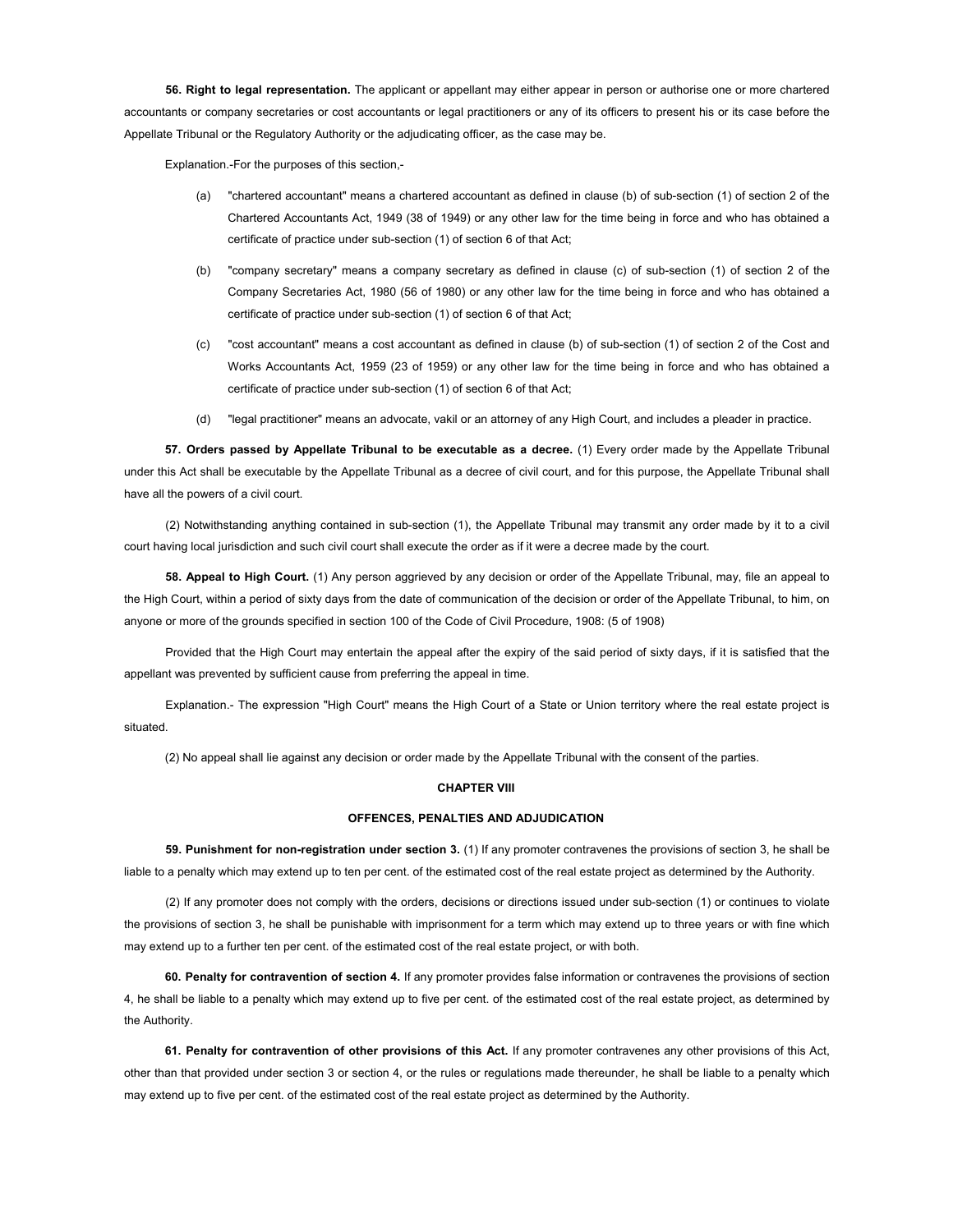**62. Penalty for non-registration and contravention under sections 9 and 10.** If any real estate agent fails to comply with or contravenes the provisions of section 9 or section 10, he shall be liable to a penalty of ten thousand rupees for every day during which such default continues, which may cumulatively extend up to five per cent. of the cost of plot, apartment or buildings, as the case may be, of the real estate project, for which the sale or purchase has been facilitated as determined by the Authority.

**63. Penalty for failure to comply with orders of Authority by promoter.** If any promoter, who fails to comply with, or contravenes any of the orders or directions of the Authority, he shall be liable to a penalty for every day during which such default continues, which may cumulatively extend up to five per cent., of the estimated cost of the real estate project as determined by the Authority.

**64. Penalty for failure to comply with orders of Appellate Tribunal by promoter.** If any promoter, who fails to comply with, or contravenes any of the orders, decisions or directions of the Applellate Tribunal, he shall be punishable with imprisonment for a term which may extend up to three years or with fine for every day during which such default continues, which may cumulatively extend up to ten per cent. of the estimated cost of the real estate project, or with both.

**65. Penalty for failure to comply with orders of Authority by real estate agent.** If any real estate agent, who fails to comply with, or contravenes any of the orders or directions of the Authority, he shall be liable to a penalty for every day during which such default continues, which may cumulatively extend up to five per cent., of the estimated cost of plot, apartment or building, as the case may be, of the real estate project, for which the sale or purchase has been facilitated and as determined by the Authority.

**66. Penalty for failure to comply with orders of Appellate Tribunal by real estate agent.** If any real estate agent, who fails to comply with, or contravenes any of the orders, decisions or directions of the Appellate Tribunal, he shall be punishable with imprisonment for a term which may extend up to one year or with fine for every day during which such default continues, which may cumulatively extend up to ten per cent. of the estimated cost of plot, apartment or building, as the case may be, of the real estate project, for which the sale or purchase has been facilitated, or with both.

**67. Penalty for failure to comply with orders of Authority by allottee.** If any allottee, who fails to comply with, or contravenes any of the orders, decisions or directions of the Authority he shall be liable to a penalty for the period during which such default continues, which may cumulatively extend up to five per cent. of the plot, apartment or building cost, as the case may be, as determined by the Authority.

**68. Penalty for failure to comply with orders of Appellate Tribunal by allottee.** If any allottee, who fails to comply with, or contravenes any of the orders or directions of the Applellate Tribunal, as the case may be, he shall be punishable with imprisonment for a term which may extend up to one year or with fine for every day during which such default continues, which may cumulatively extend up to ten per cent. of the plot, apartment or building cost, as the case may be, or with both.

**69. Offences by companies.** (1) Where an Offence under this Act has been committed by a company, every person who, at the time, the offence was committed was in charge of, or was responsible to the company for the conduct of, the business of the company, as well as the company, shall be deemed to be guilty of the offence and shall be liable to be proceeded against and punished accordingly:

Provided that nothing contained in this sub-section, shall render any such person liable to any punishment under this Act if he proves that the offence was committed without his knowledge or that he had exercised all due diligence to prevent the commission of such offence.

(2) Notwithstanding anything contained in sub-section (1), where an offence under this Act has been committed by a company, and it is proved that the offence has been committed with the consent or connivance of, or is attributable to, any neglect on the part of any director, manager, secretary or other officer of the company, such director, manager, secretary or other officer shall also be deemed to be guilty of that offence and shall be liable to be proceeded against and punished accordingly.

Explanation.-For the purpose of this section,-

- (a) "company" means any body corporate and includes a firm, or other association of individuals; and
- (b) "director" in releation to a firm, means a partner in the firm.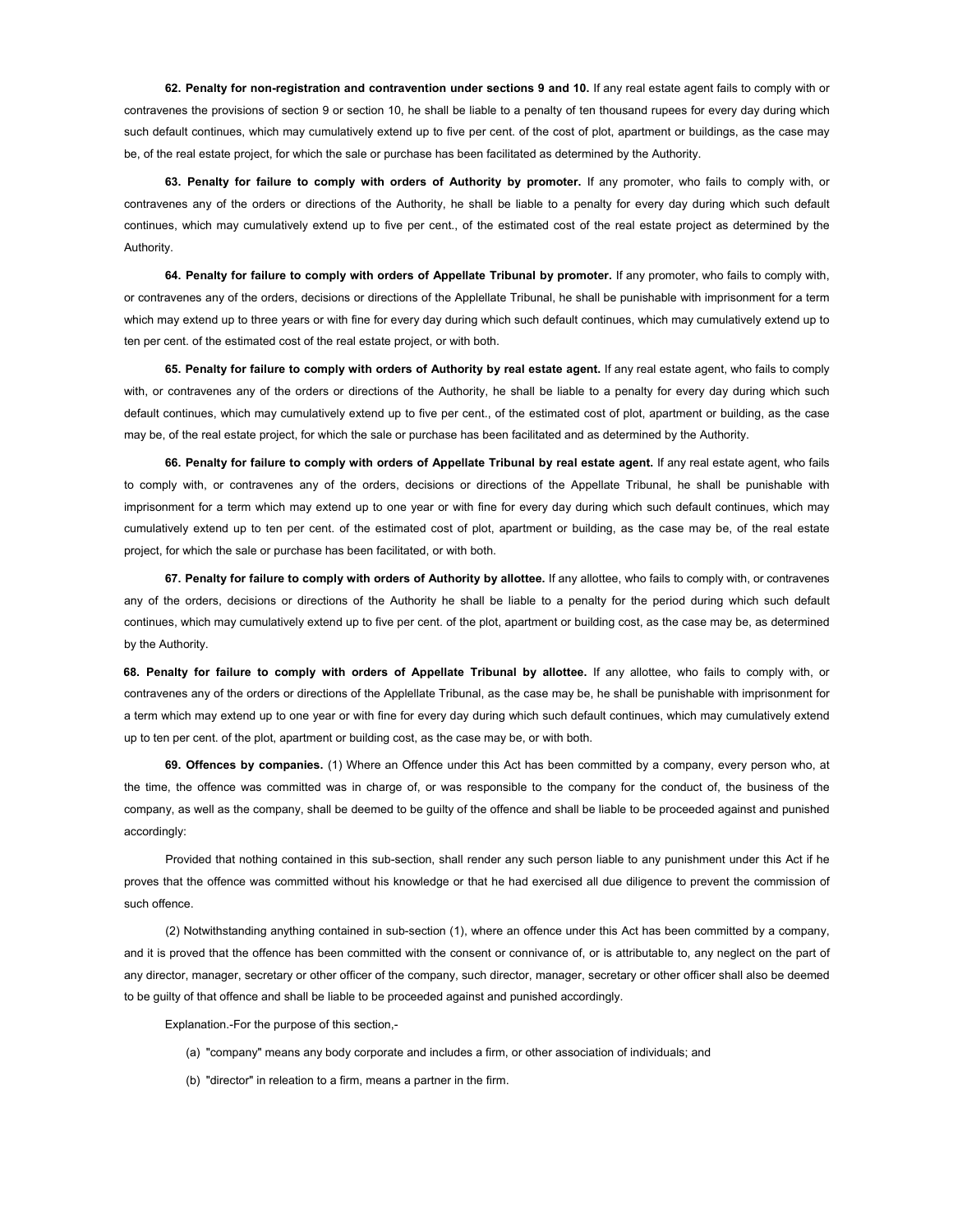**70. Compounding of offences.** Notwithstanding anything contained in the Code of Criminal Procedure, 1973, (2of 1974) if any person is punished with imprisonment under this Act, the punishment may, either before or after the institution of the prosecution, be compounded by the court on such terms and conditions and on payment of such sums as may be prescribed:

Provided that the sum prescribed shall not, in any case, exceed the maximum amount of the fine which may be imposed for the offence so compounded.

**71. Power to adjudicate.** (1) For the purpose of adjudging compensation under sections 12, 14, 18 and section 19, the Authority shall appoint in consultation with the appropriate Government one or more judicial officer as deemed necessary, who is or has been a District Judge to be an adjudicating officer for holding an inquiry in the prescribed manner, after giving any person concerned a reasonable opportunity of being heard:

Provided that any person whose complaint in respect of matters covered under sections 12, 14, 18 and section 19 is pending before the Consumer Disputes Redressal Forum or the Consumer Disputes Redressal Commission or the National Consumer Redressal Commission, established under section 9 of the Consumer Protection Act, 1986, (68 of 1986) on or before the commencement of this Act, he may, with the permission of such Forum or Commission, as the case may be, withdraw the complaint pending before it and file an application before the adjudicating officer under this Act.

(2) The application for adjudging compensation under sub-section (1), shall be dealt with by the adjudicating officer as expeditiously as possible and dispose of the same within a period of sixty days from the date of receipt of the application:

Provided that where any such application could not be disposed of within the said period of sixty days, the adjudicating officer shall record his reasons in writing for not disposing of the application within that period.

(3) While holding an inquiry the adjudicating officer shall have power to summon and enforce the attendance of any person acquainted with the facts and circumstances of the case to give evidence or to produce any document which in the opinion of the adjudicating officer, may be useful for or relevant to the subject matter of the inquiry and if, on such inquiry, he is satisfied that the person has failed to comply with the provisions of any of the sections specified in sub-section (1), he may direct to pay such compensation or interest, as the case any be, as he thinks fit in accordance with the provisions of any of those sections.

**72. Factors to be taken into account by the adjudicating officer.** While adjudging the quantum of compensation or interest, as the case may be, under section 71, the adjudicating officer shall have due regard to the following factors, namely:-

- (a) the amount of disproportionate gain or unfair advantage, wherever quantifiable, made as a result of the default;
- (b) the amount of loss caused as a result of the default;
- (c) the repetitive nature of the default;
- (d) such other factors which the adjudicating officer considers necessary to the case in furtherance of justice.

#### **CHAPTER IX**

### **FINANCE, ACCOUNTS, AUDITS AND REPORTS**

**73. Grants and loans by Central Government.** The Central Government may, after due appropriation made by Parliament in this behalf, make to the Authority grants and loans of such sums of money as that Government may consider necessary.

**74. Grants and loans by State Government.** The State Government may, after due appropriation made by State Legislature by law in this behalf, make to the Authority, grants and loans of such sums of money as the State Government may think fit for being utilised for the purposes of this Act.

**75. Constitution of Fund.** (1) The appropriate Government shall constitute a fund to be called the 'Real Estate

Regulatory Fund' and there shall be credited thereto,-

- (a) all Government grants received by the Authority;
- (b) the fees received under this Act;
- (c) the interest accrued on the amounts referred to in clauses (a) to (b).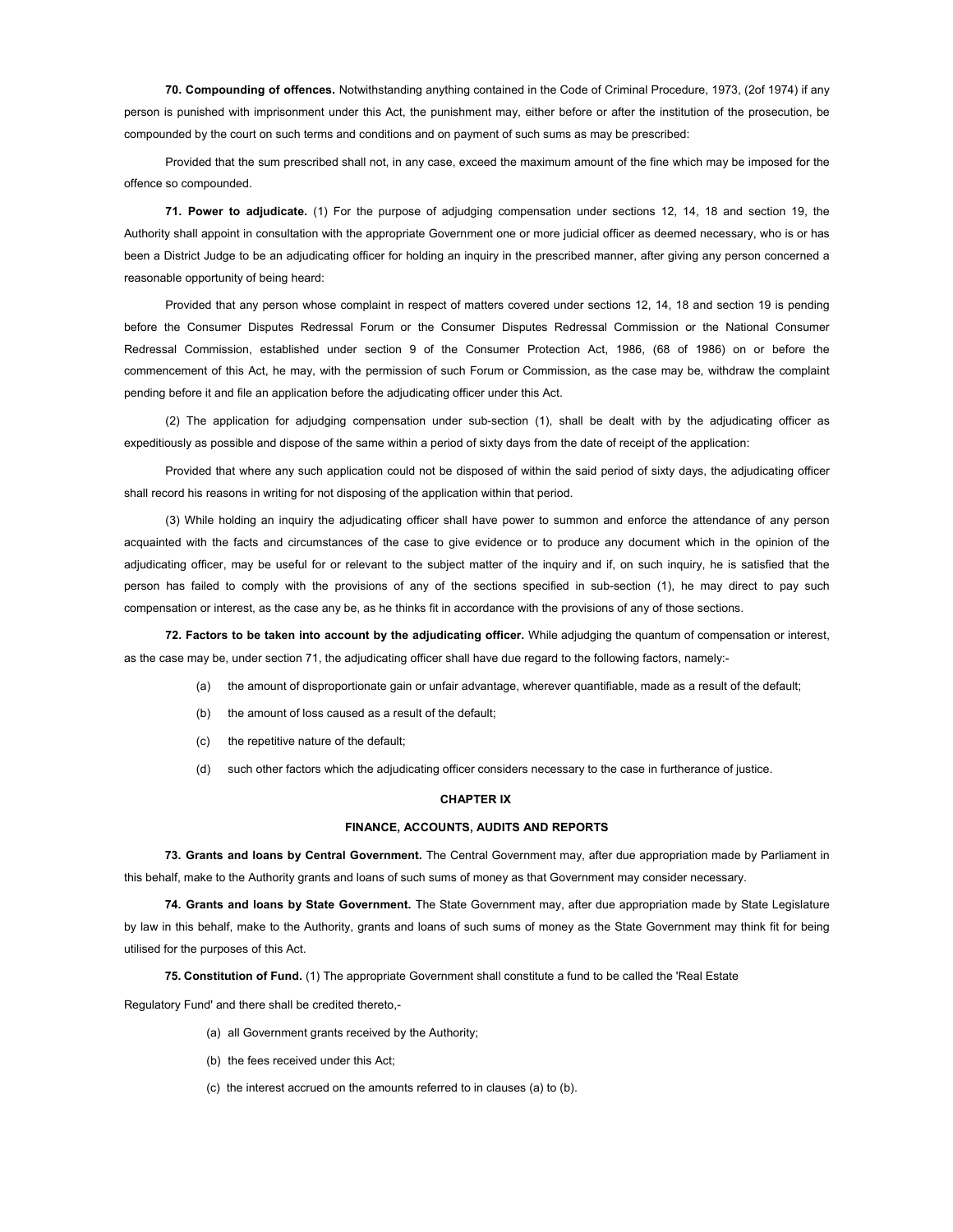(2) The Fund shall be applied for meeting-

- (a) the salaries and allowances payable to the Chairperson and other Members, the adjudicating officer and the administrative expenses including the salaries and allowances payable to be officers and other employees of the Authority and the Appellate Tribunal;
- (b) the other expenses of the Authority in connection with the discharge of its functions and for the purposes of this Act.

(3) The Fund shall be administered by a committee of such Members of the Authority as may be determined by the Chairperson.

(4) The committee appointed under sub-section (3) shall spend monies out of the Fund for carrying out the objects for which the Fund has been constituted.

**76. Crediting sums realised by way of penalties to Consolidated Fund of India or State account.** (1) All sums realised, by way of penalties, imposed by the Appellate Tribunal or the Authority, in the Union terriroties, shall be credited to the Consolidated Fund of India.

(2) All sums realised, by way of penalties, imposed by the Applellate Tribunal or the Authority, in a State, shall be credited to such account as the State Government may specify.

**77. Budget, accounts and audit.** (1) The Authority shall prepare a budget, maintain proper accounts and other relevant records and prepare an annual statement of accounts in such form as may be prescribed by the appropriate Government in consultation with the Comptroller and Auditor-General of India.

(2) The accounts of the Authority shall be audited by the Comptroller and Auditor-General of India at such intervals as may be specified by him and any expenditure incurred in connection with such audit shall be payable by the Authority to the Comptroller and Auditor-General of India.

(3) The Comptroller and Auditor-General and any person appointed by him in connection with the audit of the accounts of the Authority under this Act shall have the same rights and privileges and authority in connection with such audit as the Comptroller and Auditor-General generally has in connection with the audit of Government accounts and, in particular shall have the right to demand and production of books, accounts, connected vouchers and other documents and papers, and to inspect any of the offices of the Authority.

(4) The accounts of the Authority, as certified by the Comptroller and Auditor-General of India or any other person appointed by him in this behalf, together with the audit report thereon shall be forwarded annually to the appropriate Government by the Authority and the appropriate Government shall cause the audit report to be laid, as soon as may be after it is received, before each House of Parliament or, as the case may be, before the State Legislature or the Union territory Legislature, where it consists of two Houses, or where such legislature consists of one House, before the House.

**78. Annual report.** (1) The Authority shall prepare once in every year, in such form and at such time as

may be prescribed by the appropriate Government,-

- (a) a description of all the activities of the Authority for the previous year;
- (b) the annual accounts for the previous year; and
- (c) the programmes of work for the coming year.

(2) A copy of the report received under sub-section (1) shall be laid, as soon as may be after it is received, before each House of Parliament or, as the case may be, before the State Legislature or the Union Territory Legislature, where it consists of two Houses, or where such legislature consists of one House, before that House.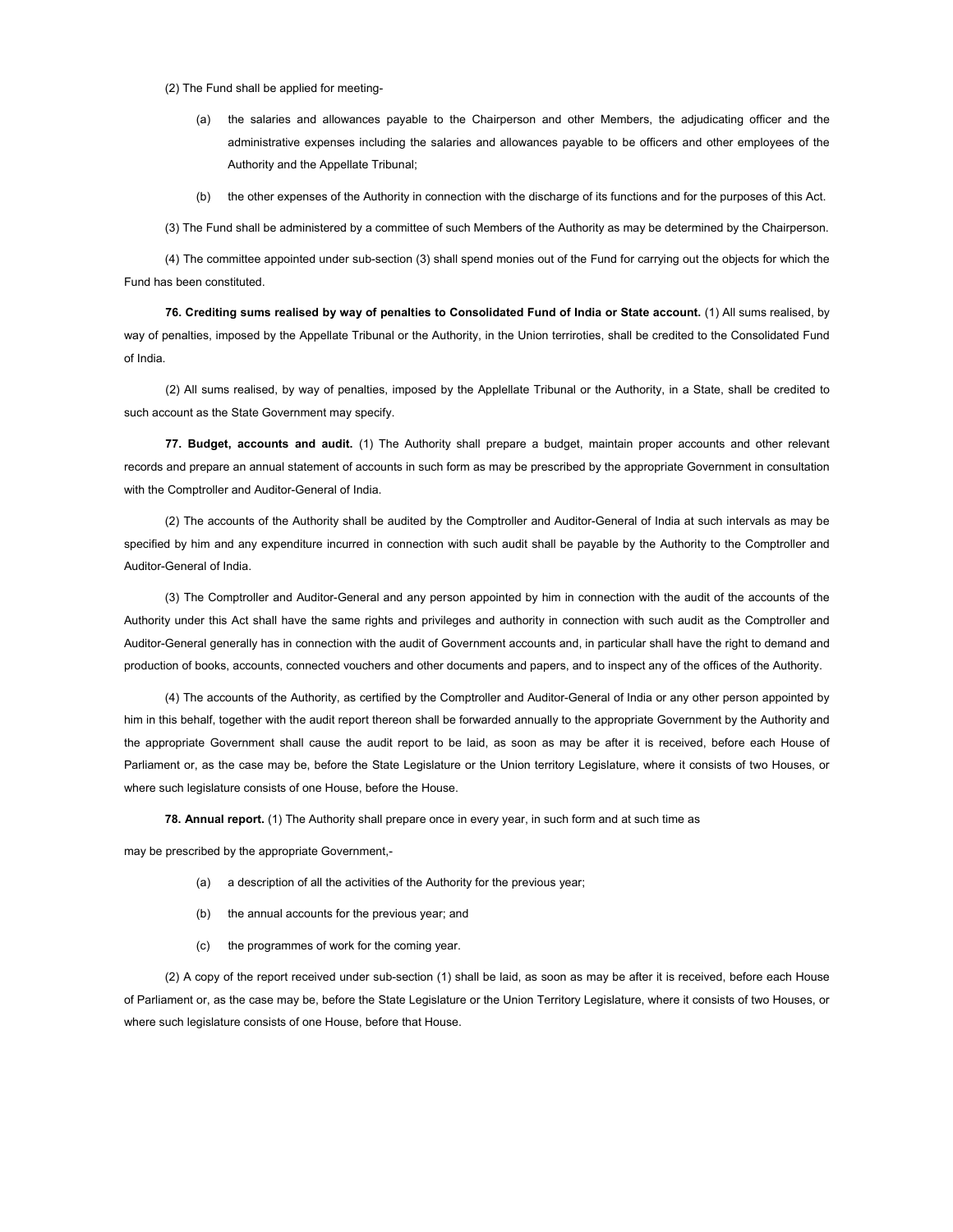## **CHAPTER X**

#### **MISCELLANEOUS**

**79. Bar of jurisdiction.** No civil court shall have jurisdiction to entertain any suit or proceeding in respect of any matter which the Authority or the adjudicating officer or the Appellate Tribunal is empowered by or under this Act to determine and no injunction shall be granted by any court or other authority in respect of any action taken or to be taken in pursuance of any power conferred by or under this Act.

**80. Cognizance of offences.** (1) No court shall take cognizance of any offence punishable under this Act or the rules or regulations made thereunder save on a complaint in writing made by the Authority or by any officer of the Authority duly authorised by it for this purpose.

(2) No court inferior to that of a Metropolitan Magistrate or a Judicial Magistrate of the first class shall try any offence punishable under this Act.

**81. Delegation.** The Authority may, by general or special order in writing, delegate to any member, officer of the Authority or any other person subject to such conditions, if any, as may be specified in the order, such of its powers and functions under this Act (except the power to make regulations under section 85, as it may deem necessary.

**82. Power of appropriate Government to supersede Authority.** (1) If, at any time, the appropriate Government is of the opinion,-

- (a) that, on account of circumstances beyond the control of the Authority, it is unable to discharge the functions or perform the duties imposed on it by or under the provisions of this Act; or
- (b) that the Authority has persistently defaulted in complying with any direction given by the appropriate Government under this Act or in the discharge of the functions or performance of the duties imposed on it by or under the provisions of this Act and as a result of such default the financial position of the Authority or the administration of the Authority has suffered; or
- (c) that circumstances exist which render it necessary in the public interest so to do,

the appropriate Government may, by notification, supersede the Authority for such period, not exceeding six months, as may be specified in the notification and appoint a person or persons as the President or the Governor, as the case may be, may direct to exercise powers and discharge functions under this Act:

Provided that before issuing any such notification, the appropriate Government shall give a reasonable opportunity to the Authority to make representations against the proposed supersession and shall consider the representations, if any, of the Authority.

(2) Upon the publication of a notification under sub-section (1) superseding the Authority,-

- (a) the Chairperson and other Members shall, as from the date of supersession, vacate their offices as such;
- (b) all the powers, functions and duties which may, by or under the provisions of this Act, be exercised or discharged by or on behalf of the Authority shall, until the Authority is reconstitued under sub-section (3), be exercised and discharged by the person or persons referred to in sub-section (1); and
- (c) all properties owned or controlled by the Authority shall, until the Authority is reconstituted under sub-section (3), vest in the appropriate Government.

(3) On or before the expiration of the period of supersession specified in the notification issued under sub-section (1), the appropriate Government shall reconstitute the Authority by a fresh appointment of its Chairperson and other members and in such case any person who had vacated his office under clause (a) of sub-section (2) shall not be deemed to be disqualified for re-appointment.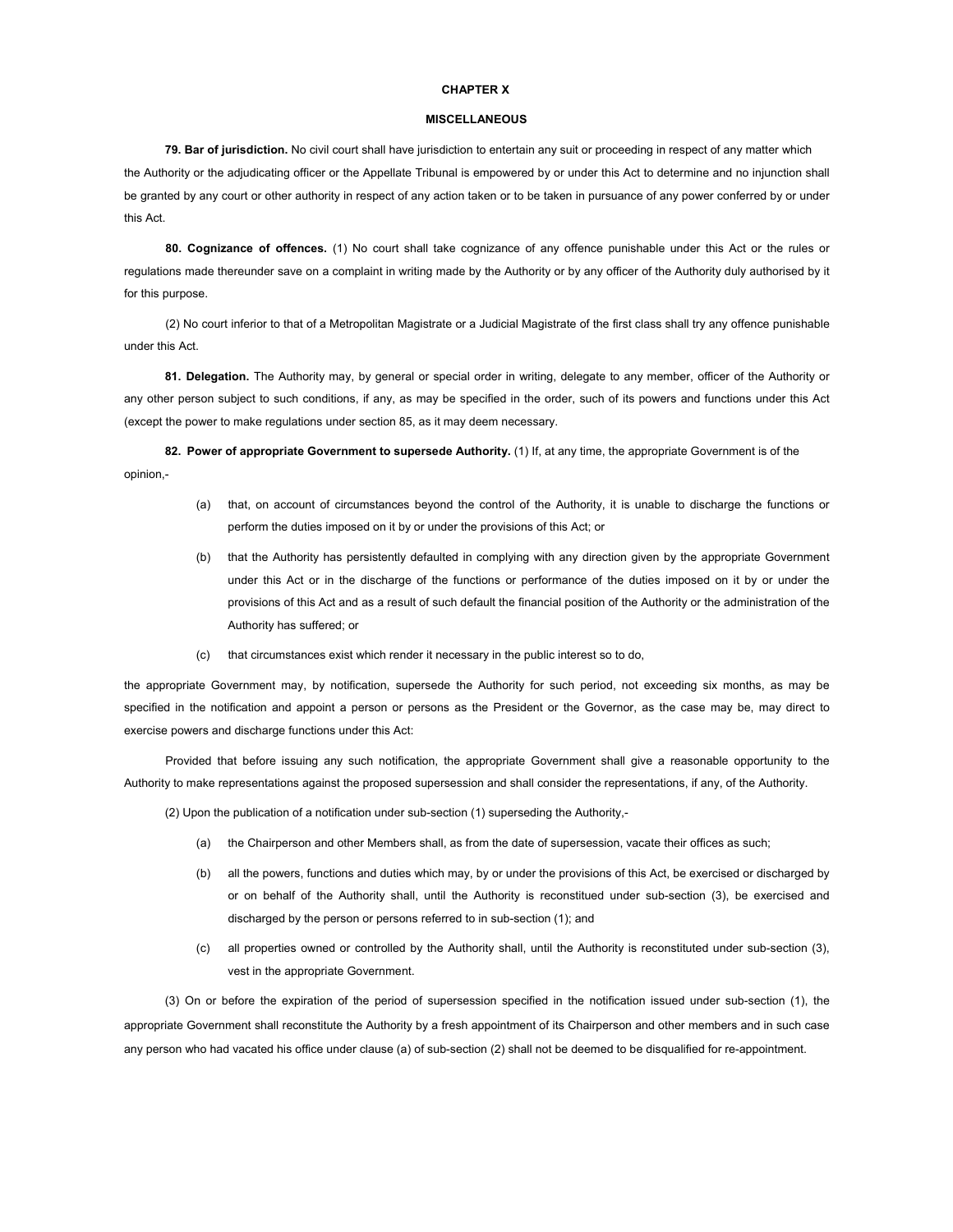(4) The appropriate Government shall cause a copy of the notification issued under sub-section (1) and a full report of any action taken under this section and the circumstances leading to such action to be laid before each House of Parliament or, as the case may be, before the State Legislature, or the Union Territory Legislature, as the case may be, where it consists of two Houses, or where such legislature consists of one House, before that House.

**83. Powers of appropriate Government to issue directions to Authority and obtain reports and returns.** (1) Without prejudice to the foregoing provisions of this Act, the Authority shall, in exercise of its powers and in performance of its functions under this Act, be bound by such directions on questions of policy, as the appropriate Government may give in writing to it from time to time:

Provided that the Authority shall, as far as practicable, be given an opportunity to express its views before any direction is given under this sub-section.

(2) If any dispute arises between the appropriate Government and the Authority as to whether a question is or is not a question of policy, the decision of the appropriate Government thereon shall be final.

(3) The Authority shall furnish to the appropriate Government such returns or other information with respect to its activities as the appropriate Government may, from time to time, require.

**84. Power of appropriate Government to make rules.** (1) The appropriate Government shall, within a period of six months of the commencement of this Act, by notification, make rules for carrying out the provisions of this Act.

(2) In particular, and without prejudice to the generality of the foregoing power, such rules may provide for all or any of the following matters, namely:-

- (a) information and documents for application to Authority for registration under clause (m) of subsection (2) of section 4;
- (b) the form and manner of making application and fee and documents to be accompanied with such application as under sub-section (2) of section 9;
- (c) the period, manner and conditions under which the registration is to be granted under subsection (3) of section 9;
- (d) the validity of the period of registration and the manner and fee for renewal under sub-section (6) of section 9;
- (e) the maintenance and preservation of books of account, records and documents under clause (b) of section 10;
- (f) the discharge of other functions by the real estate agent under clause (e) of section 10;
- (g) the rate of interest payable under section 12;
- (h) the form and particulars of agreement for sale under sub-section (2) of section 13;
- (i) the rate of interest payable under clause (b) of sub-section (1) of section 18;
- (j) the rate of interest payable under sub-section (4) of section 19;
- (k) the rate of interest payable under sub-section (7) of section 19;
- (l) the manner of selection of Chairperson and Members of Authority under section 22;
- (m) the salaries and allowances payable to, and the other terms and conditions of service of, the Chairperson and other Members of the Authority under sub-section (1) of section 24;
- (n) the administrative powers of the Chairpersons under section 25;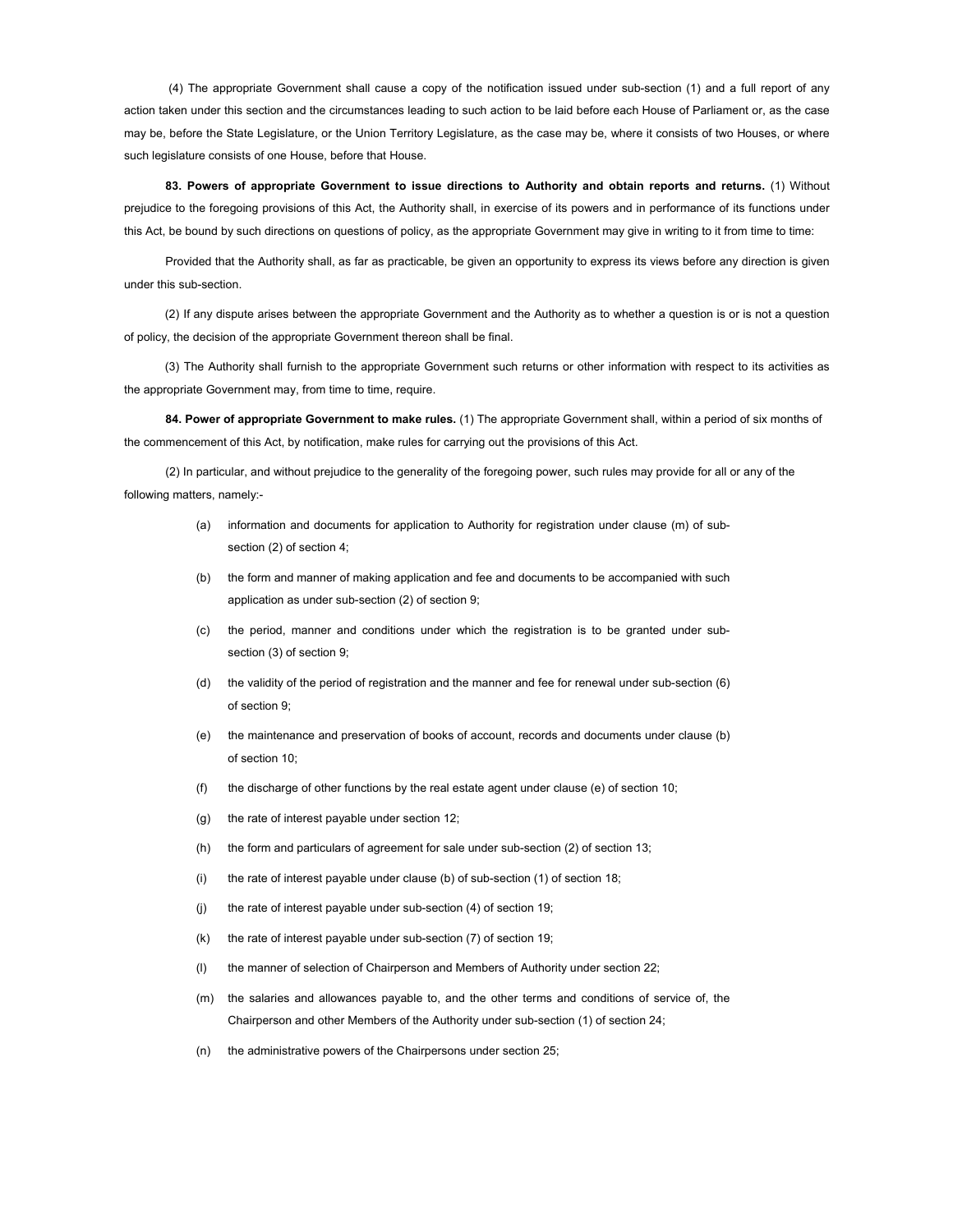- (0) the salaries and allowances payable to, and the other terms and conditions of service of, the officers and other employees of the Authority under sub-section (2) of section 28;
- (p) the details to be published on the website as under clause (b) and under clause (d) of section 34;
- (q) the additional functions which may be performed by the Authority under clause (iv) of sub-section (2) of section 35;
- (r) the manner of recovery of interest, penalty and compensation under sub-section (1) of section  $40<sup>°</sup>$
- (s) the manner of implementation of the order, direction or decisions of the adjudicating officer, the Authority or the Appellate Tribunal under sub-section (2) of section 40;
- (t) recommendations received from the Central Advisory Council under sub-section (2) of section 42;
- (u) the form and manner and fee for filling of appeal under sub-section (2) of section 44;
- (v) the manner of selection of Members of the Tribunal under sub-section (3) of section 46;
- (w) the salaries and allowances payable to, and the other terms and conditions of service of, the Chairperson and other Members of the Appellate Tribunal under sub-section (1) of section 48;
- (x) the procedure for inquiry of the charges against the Chairperson or Judicial Member of the Tribunal under sub-section (4) of section 49;
- (y) the salaries and allowances payable to, and the other terms and conditions of service of, the officers and employees of the Appellate Tribunal under sub-section (3) of section 51;
- (z) any other powers of the Tribunal under clause (h) of sub-section (4) of section 53;
- (za) the powers of the Chairperson of the Appellate Tribunal under section 54;
- (zb) the terms and conditions and the payment of such sum for compounding of the offences under section 70;
- (zc) the manner of inquiry under sub-section (1) of section 71;
- (zd) the form to be specified in which the Authority shall prepare a budget, maintain proper accounts and other relevant records and prepare an annual statement of accounts under sub-section (1) of section 77;
- (ze) the form in which and time at which the Authority shall prepare an annual report under subsection (1) of section 78;
- (zf) any other matter which is to be, or may be, prescribed, or in respect of which provision is to be made, by rules.

**85. Power to make regulations.** (1) The Authority shall, within a period of three months of its establishment, by notification, make regulations, consistent with this Act and the rules made thereunder to carry out the purposes of this Act.

(2) In particular, and without prejudice to the generality of the foregoing power, such regulations may provide for all or any of the following matters, namely:-

(a) the form and manner of making application and fee payable herewith under sub-section (1) of section 4;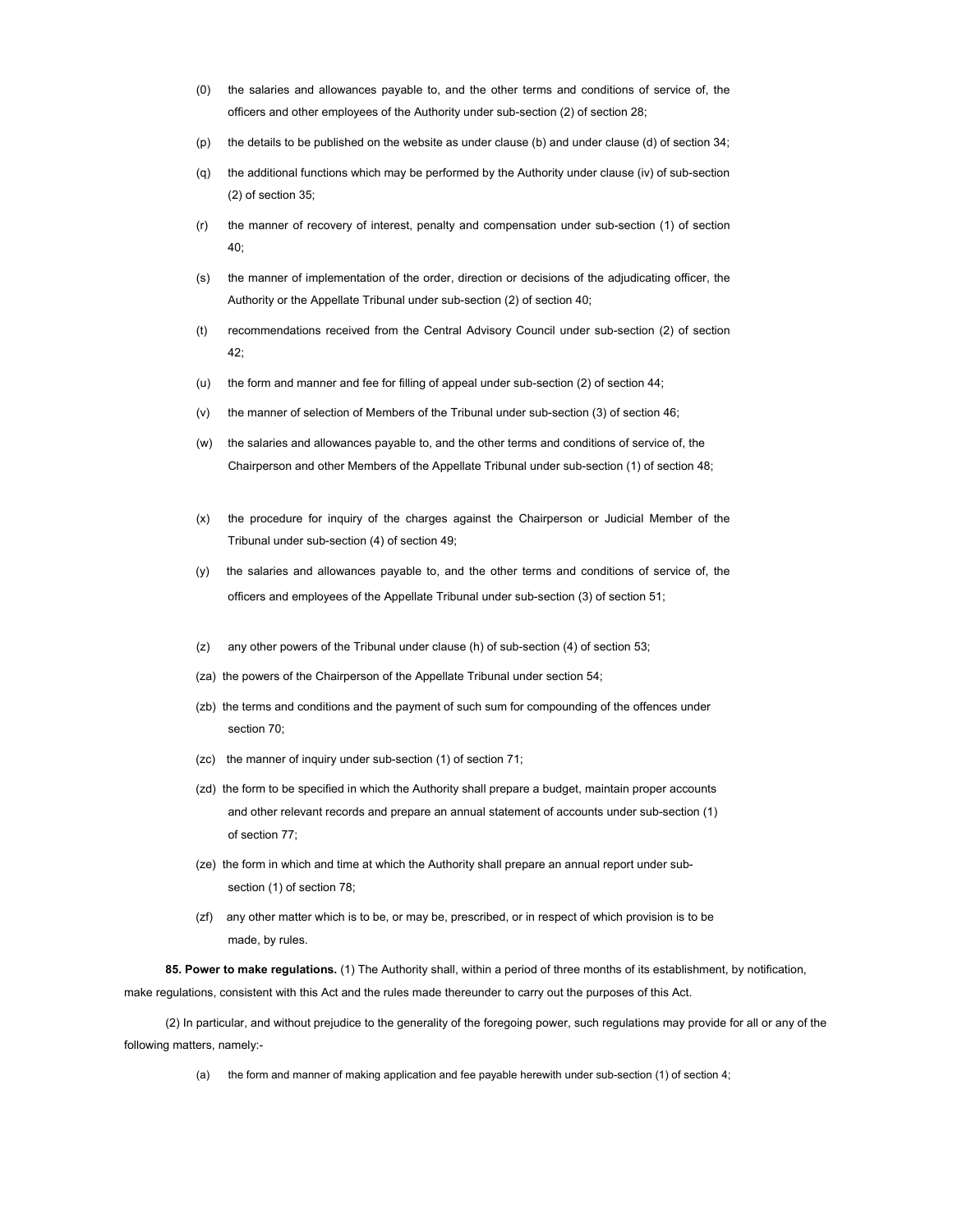- (b) the form of application and the fees for extension of registration under section 6;
- (c) such other information and documents required under clause (f) of sub-section (1) of section 11;
- (d) display of sanctioned plans, layout plans along with specifications, approved by the competent authority, for display under clause (a) of sub-section (3) of section 11;
- (e) preparation and maintenance of other details under sub-section (6) of section 11;
- (f) time, places and the procedure in regard to transaction of business at the meetings of the Authority under subsection (1) of section 29;
- (g) the form, manner and fees for filing a complaint under sub-section (2) of section 31;
- (h) standard fees to be levied on the promoter, the allottees or the real estate agent under clause (e) of section 34;
- (i) any other matter which is required to be, or may be, specified by regulation or in respect of which provision is to be made by regulations.

**86. Laying of rules.** (1) Every rule made by the Central Government, every regulation made by the Authority under the Union terriotry of Delhi and the Union territories without Legislature and every notification issued by the Central Government under this Act shall be laid, as soon as may be after it is made, before each House of Parliament, while it is in session, for a total period of thirty days which may be comprised in one session or in two or more successive sessions, and if, before the expiry of the session immediately following the session or the successive sessions aforesaid, both Houses agree in making any modification in the rule of regulation or in the notification, as the case may be, or both Houses agree that the rule or regulation or the notification should not be made, the rule or regulation or notification, as the case may be, shall thereafter have effect only in such modified form or be of no effect, as the case may be; so, however, that any such modification or annulment shall be without prejudice to the validity of anything previously done under that rule or regulation or notification, as the case may be.

(2) Every rule made by a State Government or the Union territory Government, as the case may be, every regulation made by the Authority under the State Government or the Union territory Government of Puducherry, as the case may be, and every notification issued by the State Government or the Union territory Government of Puducherry, as the case may be, under this Act, shall be laid as soon as may be, after it is made, before the State Legislature, or the Union territory Legislature, as the case may be, where it consists of two Houses, or where such legislature consists of one House, before that House.

**87. Members, etc., to be public servants.** The Chairperson, Members and other officers and employees of the Authority, and the Appellate Tribunal and the adjudicating officer shall be deemed to be public servants within the meaning of section 21 of the Indian Penal Code. (45 of 1860)

**88. Application of other laws not barred.** The provisions of this Act shall be in addition to, and not in derogation of, the provisions of any other law for the time being in force.

**89. Act to have overriding effect.** The provisions of this Act shall have effect, notwithstanding anything inconsistent therewith contained in any other law for the time being in force.

**90. Protection of action taken in good faith.** No suit, prosecution or other legal proceedings shall lie against the appropriate Government or the Authority or any officer of the appropriate Government or any member, officer or other employees of the Authority for anything which is in good faith done or intended to be done under this Act or the rules or regulations made thereunder.

**91. Power to remove difficulties.** (1) If any difficulty arises in giving effect to the provisions of this Act, the Central Government may, by order, published in the Official Gazette, make such provisions not inconsistent with the provisions of this Act as may appear to be necessary for removing the difficulty: